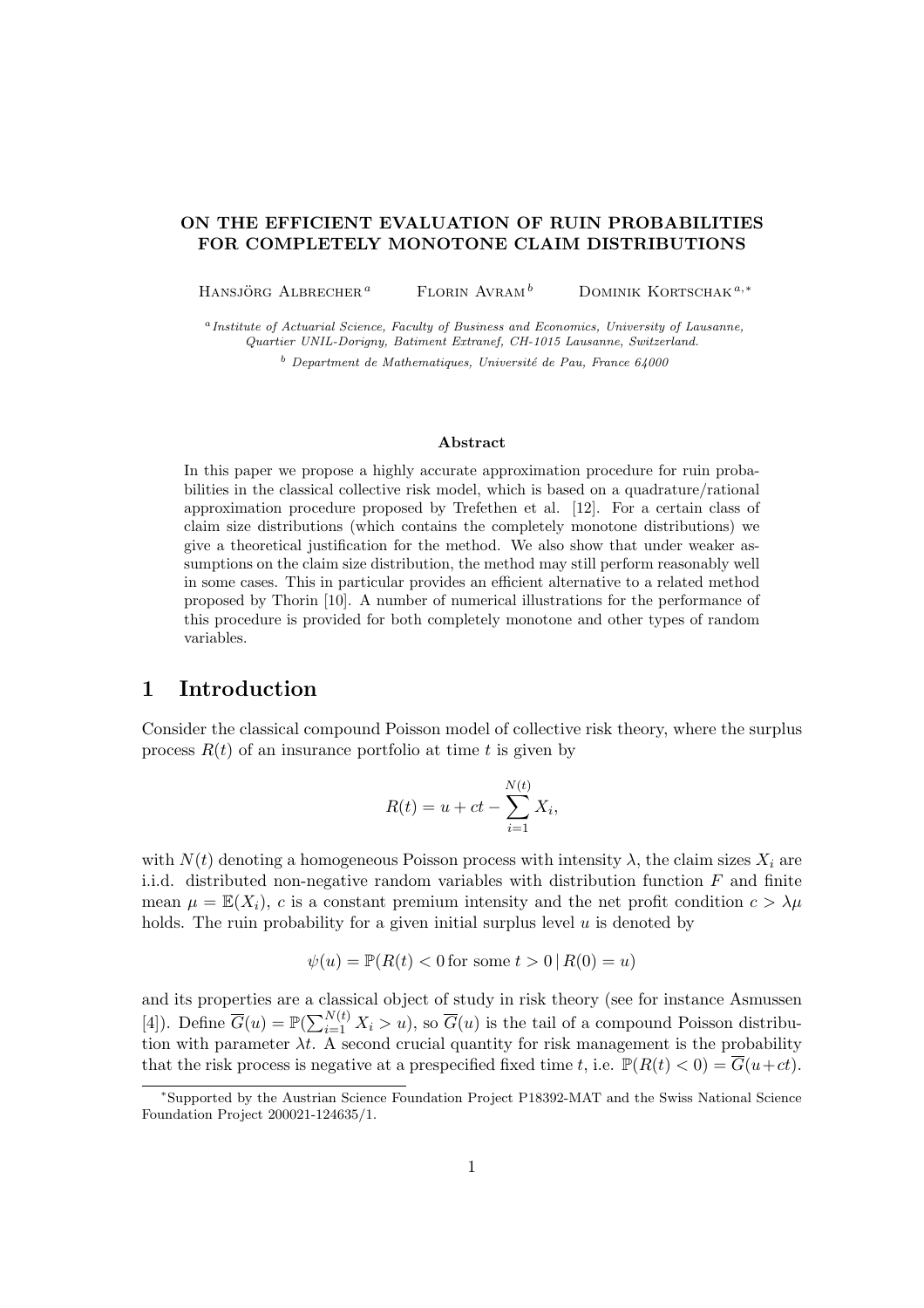The efficient approximation of  $\psi(u)$  and  $\overline{G}(u)$ , supposing complete knowledge of the claim distribution, are two of the prime objects of study in this research field.

In this paper we focus on the case when the tail of the claim amount distribution  $\overline{F}(x) =$  $1-F(x)$  is a completely monotone function, and show that under some further conditions and if the Laplace transform of  $\psi(u)$  or  $\overline{G}(x)$ , respectively, can be computed efficiently in the complex plane, then there exists an algorithm with small error bounds for the inversion of these Laplace transforms, that is quite accurate and efficient in terms of computational costs.

Our numerical inversion of the Laplace transform is based on a quadrature rule proposed by Trefethen et al. [12], which is further inspired by the Cody-Meinardus-Varga Chebyshev rational approximation to  $e^{-x}$ . This inversion method provides an alternative to another inversion method proposed by Thorin [10] and allows a theoretical justification.

The paper is organized as follows. In Section 2 we review the integration method given in Trefethen et al. [12]. In Section 3 we provide a theoretical justification for the use of this method, by establishing upper bounds for the errors (for determining ruin probabilities and aggregate claim tails), for a certain class of claim size distributions that contains the class of completely monotone distributions. Finally, in Section 4 we give extensive numerical studies of the proposed method and compare it to other approximation techniques. The examples include Pareto, lognormal and Gamma distributed claims. We find that the proposed method turns out to be very competitive in terms of a tradeoff of computation time and accuracy. We also discuss how the method can be used if the underlying distribution is not completely monotone (however, in this case the theoretical upper error bounds are not valid).

# 2 A method of inversion of Laplace transforms

Define the Laplace transform of a function  $h$  by

$$
\hat{L}_h(s) = \int_0^\infty e^{-st} h(t) \, \mathrm{d}t. \tag{1}
$$

From the usual integro-differential equation for the ruin probability in the Cramér-Lundberg model, it is well known that

$$
\hat{L}_{\psi}(s) = \frac{1}{s} - \frac{c - \lambda\mu}{cs - \lambda(1 - \hat{L}_f(s))}
$$
\n(2)

(see e.g. Rolski et al. [9, Equation (5.3.14), Page 165]). On the other hand, the tail  $\overline{G}(u) = \mathbb{P}(X_1 + \ldots + X_N > u)$  of any compound Poisson sum (with  $X_i$  iid random variables with density f and a Poisson random variable N, independent of the  $X_i$ ) is given by its Laplace transform

$$
\hat{L}_{\overline{G}}(s) = \frac{1}{s} - \frac{1}{s}Q_N\left(\hat{L}_f(s)\right) = \frac{1}{s}\left(1 - e^{-\lambda(1-\hat{L}_f(s))}\right),\tag{3}
$$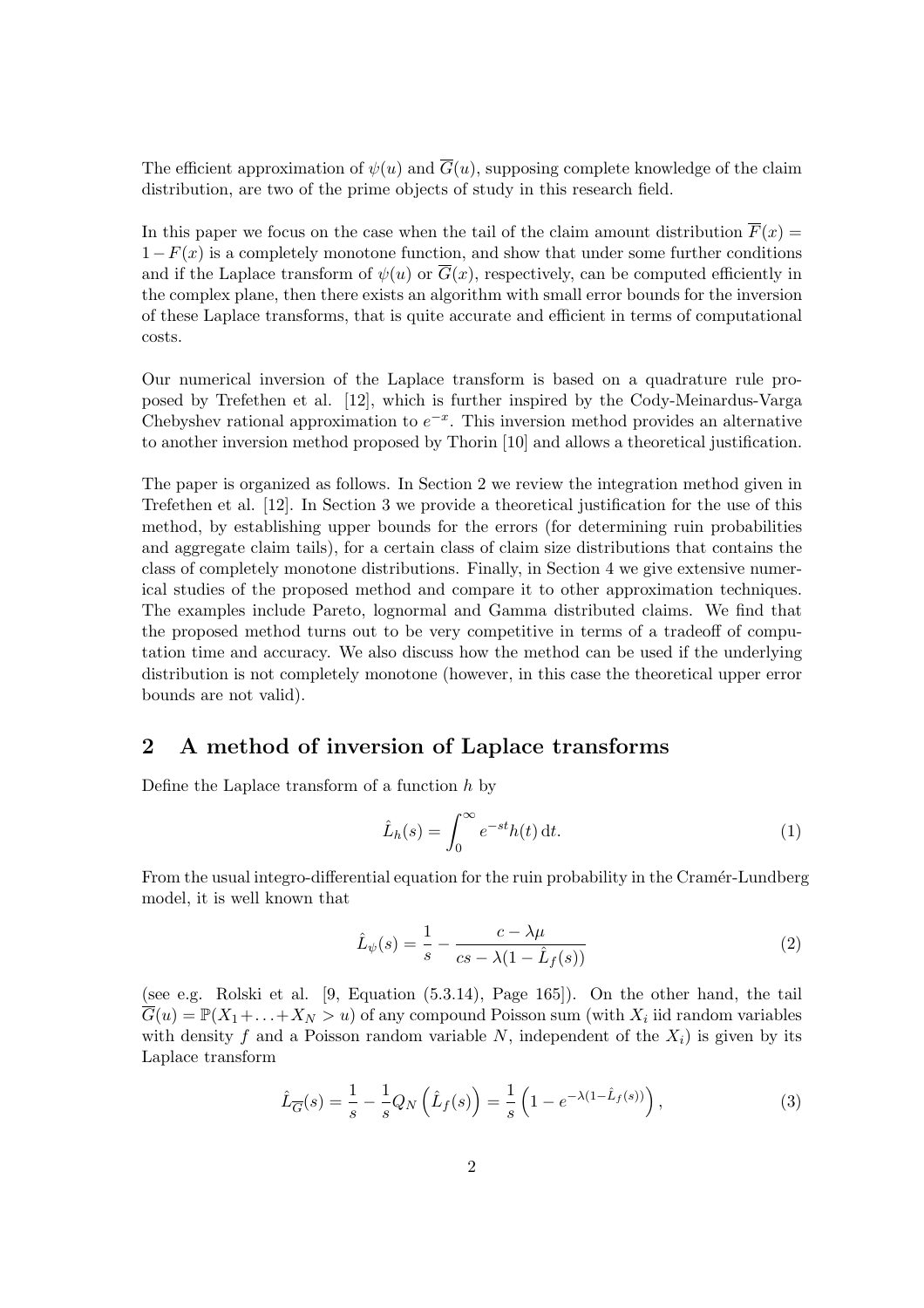

Figure 1: The complex contour

where  $Q_N(z) = \mathbb{E}$ £  $z^N$ is the probability generating function of  $N$ . A standard inversion formula of (1) gives

$$
h(u) = \frac{1}{2\pi\iota} \int_{s_0 - \iota\infty}^{s_0 + \iota\infty} e^{us} \hat{L}_h(s) \,ds,\tag{4}
$$

where  $s_0$  is chosen so that all the singularities of  $h(z)$  are to the left of the integration contour  $\Gamma := \{ \text{Re}(s) = s_0 \} = (s_0 - \iota \infty, s_0 + \iota \infty).$ 

We summarize now one of the basic ingredients of the method described in Trefethen et al. [12]:

**Lemma 2.1.** Assume that  $\hat{L}_h(s)$  can be analytically continued to  $s \in \mathbb{D} = \mathbb{C} \setminus (-\infty, 0],$ and  $\hat{L}_h(s) \to 0$  as  $|s| \to \infty$  (uniformly for all s bounded away from the negative real axis), then for every  $\epsilon > 0$  and  $\delta > 0$ 

$$
h(u) = -\frac{1}{\pi} \int_{-\delta}^{\infty} \text{Im}\left(e^{-u(x-\iota\epsilon)}\hat{L}_h(-x+\iota\epsilon)\right) dx + \frac{1}{\pi} \int_{0}^{\epsilon} \text{Re}\left(e^{\delta u + \iota x u}\hat{L}_h(\delta + \iota x)\right) dx \quad (5)
$$

**Proof.** For the proof we will use a contour consisting of (i) a segment  $[-R, R]$  along the line Re(s) = s<sub>0</sub>, (ii) two lines { $x \pm \iota \epsilon$ , for  $x \in (-R, \delta)$ }, (iii) the line { $\delta + \iota x$ , for  $x \in (-\epsilon, \epsilon)$ } and (iv) two circle arcs with radius  $R$  that connect the segment (i) with the segments in (ii) (cf. Figure 1). At first we let  $R \to \infty$ , in which case the integral of the circle arcs tends to zero (cf. [5, p.224]). An application of the Cauchy integral theorem then leads to

$$
h(u) = -\frac{1}{2\pi\iota} \left( \int_{-\infty}^{\delta} e^{u(x+\iota\epsilon)} \hat{L}_h(x+\iota\epsilon) dx + \int_{\delta}^{-\infty} e^{u(x-\iota\epsilon)} \hat{L}_h(x-\iota\epsilon) dx \right) - \frac{1}{2\pi} \int_{\epsilon}^{-\epsilon} e^{\delta u + \iota x u} \hat{L}_h(\delta + \iota x) dx.
$$

Note now that  $\hat{L}_h(\bar{s}) = \hat{L}_h(s)$ , where  $\bar{w}$  is the complex conjugate of w. Indeed, for Note now that  $L_h(s) = L_h(s)$ , where w is the complex conjugate of w. Indeed, for  $\text{Re}(s) > 0$  we have that  $\hat{L}_h(s) = \int_0^\infty e^{-st} h(t) dt$ , from which the observation follows. For  $\text{Re}(s) \leq 0$  we may always find an  $s_0$  such that  $\text{Re}(s_0) > 0$  and  $|s - s_0| < |s_0|$ , from which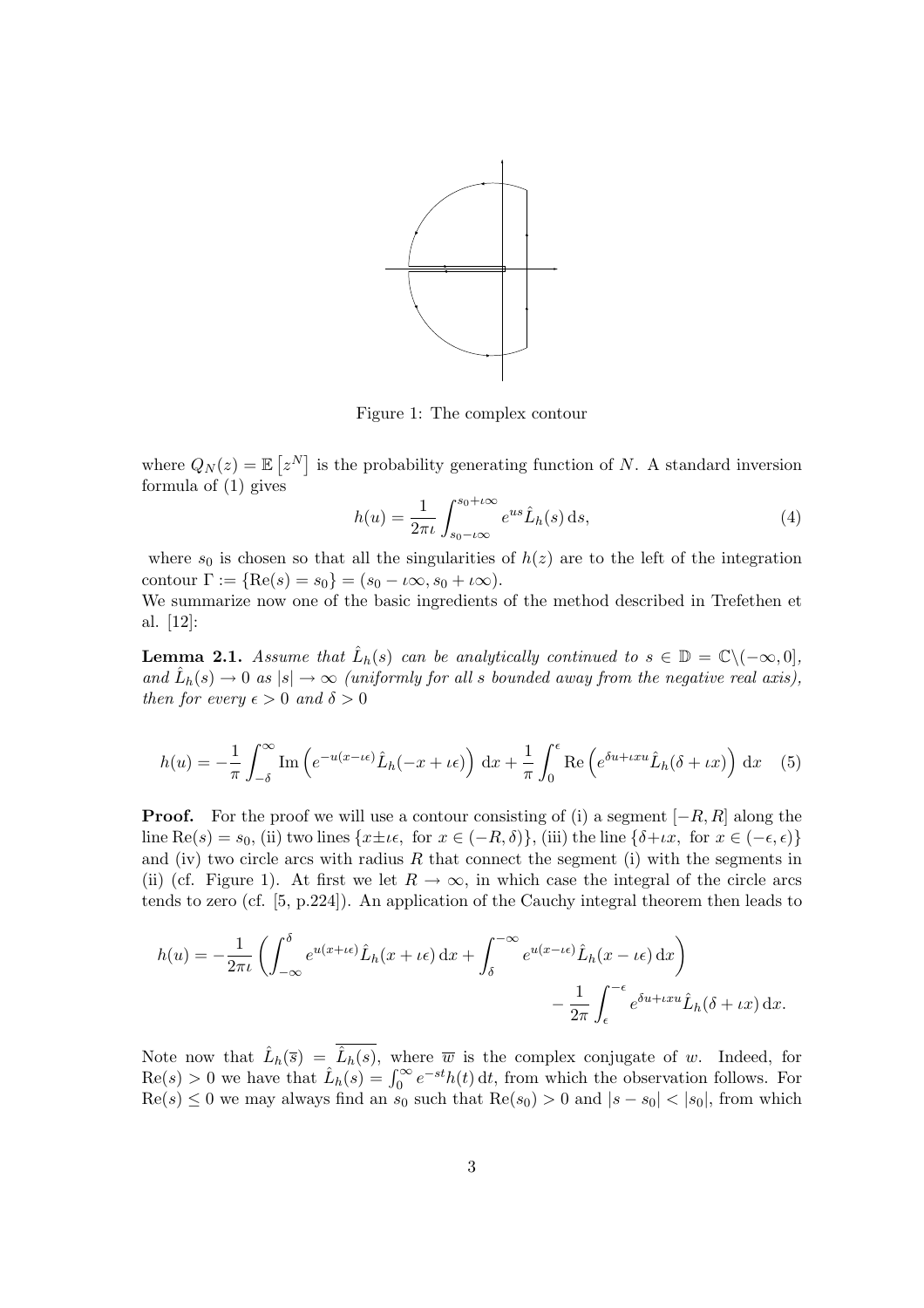it follows that s is included in the domain of convergence of the power series around  $s_0$ . The holomorphicity of the analytic continuation of  $\tilde{L}_h(s)$  on  $\mathbb D$  yields then

$$
\hat{L}_h(s) = \sum_{n=0}^{\infty} \frac{\hat{L}_h^{(n)}(s_0)}{n!} (s - s_0)^n, \ \hat{L}_h(\overline{s}) = \sum_{n=0}^{\infty} \frac{\hat{L}_h^{(n)}(\overline{s_0})}{n!} (\overline{s - s_0})^n, \text{ and } \hat{L}_h^{(n)}(\overline{s_0}) = \overline{\hat{L}_h^{(n)}(s_0)}
$$

implying the observation.

From a substitution in the above integrals it then follows that

$$
h(u) = -\frac{1}{2\pi\iota} \left( \int_{-\delta}^{\infty} e^{-u(x-\iota\epsilon)} \hat{L}_h(-x+\iota\epsilon) dx - \int_{-\delta}^{\infty} e^{-u(x+\iota\epsilon)} \hat{L}_h(-x-\iota\epsilon) dx \right)
$$
  
+ 
$$
\frac{1}{2\pi} \int_{0}^{\epsilon} e^{\delta u + \iota x u} \hat{L}_h(\delta + \iota x) dx + \frac{1}{2\pi} \int_{0}^{\epsilon} e^{\delta u - \iota x u} \hat{L}_h(\delta - \iota x) dx
$$
  
= 
$$
- \frac{1}{\pi} \int_{-\delta}^{\infty} \text{Im} \left( e^{-u(x-\iota\epsilon)} \hat{L}_h(-x+\iota\epsilon) \right) dx + \frac{1}{\pi} \int_{0}^{\epsilon} \text{Re} \left( e^{\delta u + \iota x u} \hat{L}_h(\delta + \iota x) \right) dx
$$

If for  $\epsilon \to 0$  we are allowed to interchange limit and integration (for corresponding criteria cf. Section 3), then we get

$$
h(u) = -\frac{1}{\pi} \int_0^\infty e^{-ux} \text{Im}\left(\hat{L}_h(-x)\right) \, \mathrm{d}x,\tag{6}
$$

where  $\text{Im}(\hat{L}_{\overline{F}}(-x)) := \lim_{\epsilon \to 0+} \text{Re}(\hat{L}_{\overline{F}}(-x + \iota \epsilon))$ . To evaluate the integral in (6), one now uses a rational function of the form

$$
r_n(x) = \frac{a_0 + a_1x + \dots + a_{n-1}x^{n-1}}{b_0 + b_1x + \dots + b_nx^n}.
$$

to approximate  $e^{-ux}$ , such that  $\sup_{x>0} |e^{-x} - r_n(-x)|$  is small. Denote with  $z_k$  and  $c_k$  the poles and the residuals, respectively, of  $r_n(x)$ . If the  $z_k$  are distinct, then

$$
r_n(x) = \sum_{k=1}^n \frac{c_k}{x - z_k}.
$$

By using a contour consisting of the lines that wind around the negative real axis and a circle connecting these lines (see Figure 2) one gets

$$
h_n(u) := -\frac{1}{\pi} \int_0^{\infty} r_n(-ux) \mathrm{Im} \left( \hat{L}_h(-x) \right) dx = -\sum_{k=1}^n c_k \hat{L}_h(z_k/u) / u
$$

(if  $\hat{L}_h(s)$  is not holomorphic, but at least meromorphic, then corresponding residues have to be added to the above expression). The eventual integration error is then bounded by

$$
|h(u) - h_n(u)| = \left| \frac{1}{\pi} \int_0^\infty \left( e^{-ux} - r_n(-ux) \right) \operatorname{Im} \left( \hat{L}_h(-x) \right) dx \right|
$$
  

$$
\leq \sup_{x>0} \left| e^{-x} - r_n(-x) \right| \frac{1}{\pi} \int_0^\infty \left| \operatorname{Im} \left( \hat{L}_h(-x) \right) \right| dx.
$$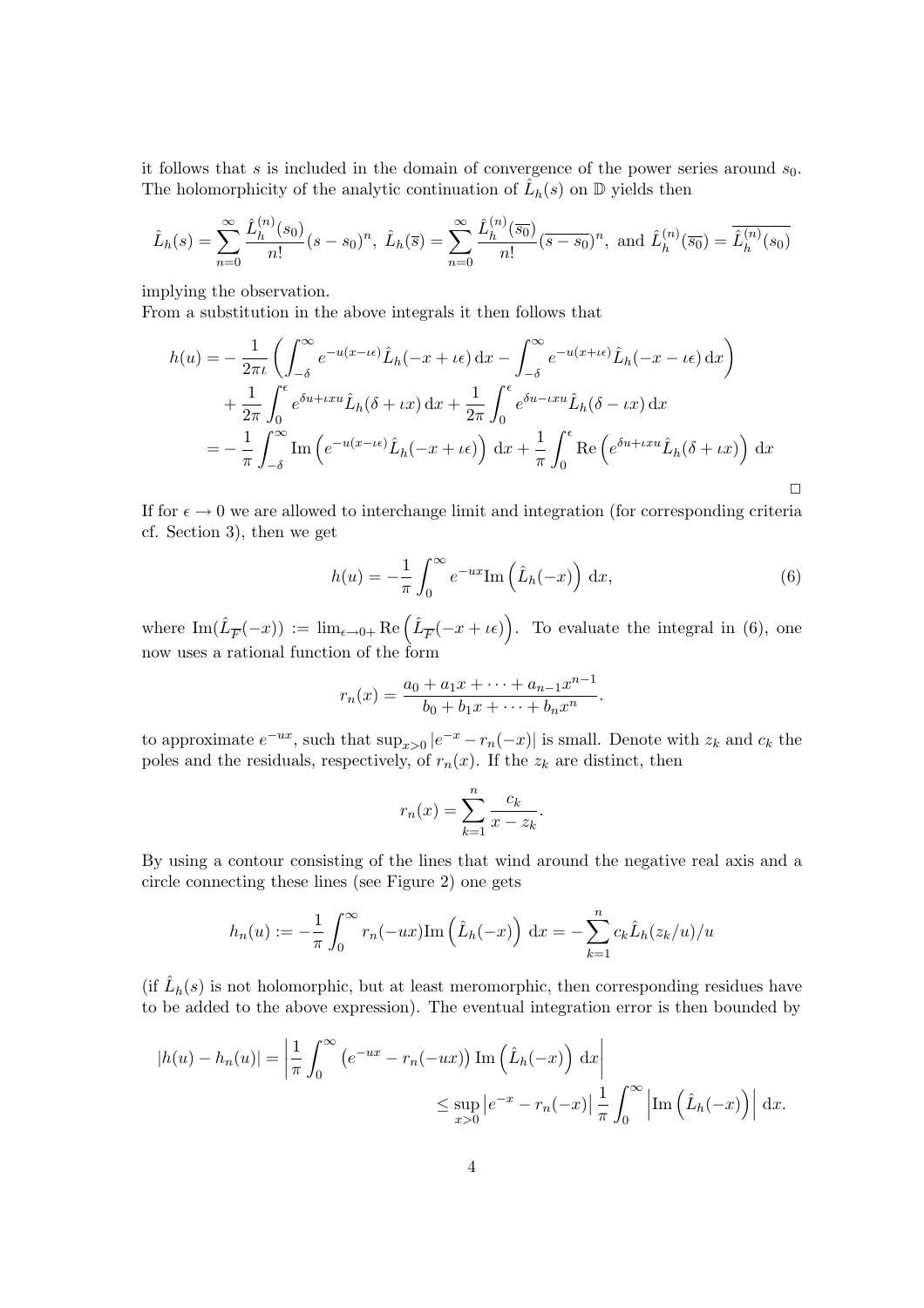

Figure 2: Another complex contour

It is known that one can find an approximation  $r_n$  with distinct  $z_k$  such that  $\sup_{x>0} |e^{-x} |r_n(-x)| = o(9^{-n})$  – see for example [12] for details and references. Furthermore, for this choice of  $r_n$ ,  $c_{2k-1} = \overline{c_{2k}}$  and  $z_{2k-1} = \overline{z_{2k}}$ , which reduces the number of needed evaluation points by a factor of 2, leading to the simplification

$$
h_n(u) = -2 \operatorname{Re} \left( \sum_{k=1}^{n/2} c_{2k-1} \hat{L}_h(z_{2k-1}/u)/u \right), \tag{7}
$$

**Remark 2.1.** If equation (6) does not hold, then we can approximate  $e^x$  in (5) by  $r_n(x)$ and use a sufficiently small  $\epsilon$  to get the same approximation (7). In this case the error bound then has to be adapted accordingly.

# 3 Completely monotone distributions

We will now show that if there exists a measure  $\mu$  such that  $h(x) = \int_0^\infty e^{-xu} d\mu(x)$ , then the method of Section 2 is applicable. This condition on  $h$  is of particular interest since Thorin [10] showed that the ruin probability  $(h(x) = \psi(x))$  in the classical risk model with  $Gamma(\alpha)$ -distributed claims ( $\alpha$  < 1) and also with US-Pareto distributed claims fulfills this assumption (in both cases  $\mu$  is even positive, as the claim distributions are completely monotone).

**Proposition 3.1.** Assume that for a function  $h(x)$  there exists a (signed) measure  $\mu$  with

$$
h(x) = \int_0^\infty e^{-xu} \, \mathrm{d}\mu(x).
$$

Assume further that

$$
\int_0^\infty \mathrm{d}|\mu|(t) < \infty,
$$

where  $|\mu|$  is the total variation measure of  $\mu$ . Then  $\hat{L}_h(s)$  is holomorphic for  $s \in \mathbb{D}$  and for every  $\epsilon > 0$   $\lim_{|s| \to \infty, \text{Im}(s) > \epsilon} \hat{L}_h(s) = 0$ . Further, for every function  $k(s)$  for which there exists an  $\epsilon_0$  such that  $k(s)$  is holomorphic for all  $s \in \{s : \sup_{x \in \mathbb{R}, x \le 0} |s - x| < \epsilon_0\},$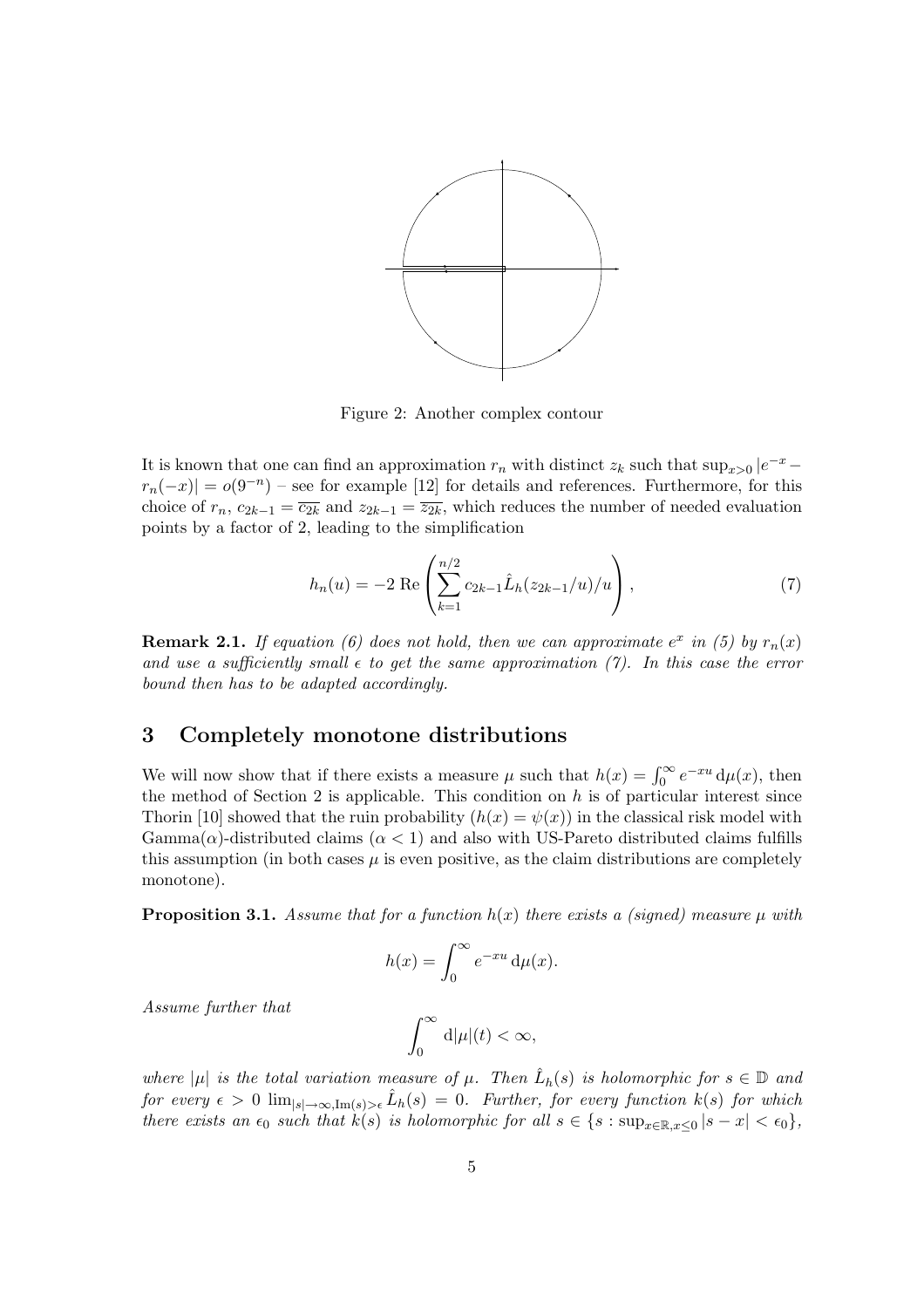$k(\bar{s}) = \bar{k}(s)$  and  $k(s) = \mathcal{O}(1/\text{Re}(s))$  as  $\text{Re}(s) \to \infty$  (where Im(s) stays bounded), there exists a  $\delta > 0$  with

$$
-\lim_{\epsilon \to 0} \frac{1}{\pi} \int_{-\delta}^{\infty} \text{Im}\left(k(-x + \iota\epsilon)\hat{L}_h(-x + \iota\epsilon)\right) dx = \int_{0}^{\infty} k(-x) d\mu(x).
$$
 (8)

Hence in this case representation (6) is applicable.

Proof. At first note that

$$
\hat{L}_h(s) = \int_0^\infty \frac{1}{x+s} \, \mathrm{d}\mu(x).
$$

Hence  $\hat{L}_h(s)$  is the Stieltjes transform of  $\mu$  (cf. [13, Chapter VIII]). It follows that  $\hat{L}_h(s)$ is holomorphic for all  $s \in \mathbb{D}$  (cf. [13, p. 328, Corollary 2b.1]). We want to show that for every  $\epsilon > 0$ ,  $\lim_{|s| \to \infty, \text{Im}(s) > \epsilon} \hat{L}_h(s) = 0$ . At first note that when the distance between s and the negative real axis approaches infinity, then  $\hat{L}_h(s) \to 0$ . If s stays near the negative real axis, then for an  $\epsilon > 0$  and  $\text{Im}(s) > \epsilon$ :

$$
|\hat{L}_h(s)| \le \int_{-\text{Re}(s)/2}^{\infty} \left| \frac{1}{x+s} \right| d|\mu|(x) + \int_0^{-\text{Re}(s)/2} \left| \frac{1}{x+s} \right| d|\mu|(x) \n\le \epsilon^{-1} \int_{-\text{Re}(s)/2}^{\infty} d|\mu|(x) + \frac{2}{|- \text{Re}(s)|} \int_0^{\infty} d|\mu|(x),
$$

which tends to zero as  $\text{Re}(s) \rightarrow -\infty$ . To prove (8) note that

$$
\int_{-\delta}^{\infty} \text{Im}\left(k(-x+\iota\epsilon)\hat{L}_h(-x+\iota\epsilon)\right) dx = \int_{-\delta}^{\infty} \int_{0}^{\infty} \text{Im}\left(\frac{k(-x+\iota\epsilon)}{t-x+\iota\epsilon}\right) d\mu(t) dx
$$
  
= 
$$
\int_{0}^{\infty} \int_{-\delta}^{\infty} \text{Im}\left(\frac{k(-x+\iota\epsilon)}{t-x+\iota\epsilon}\right) dx d\mu(t)
$$
  
= 
$$
\frac{1}{2\iota} \int_{0}^{\infty} \int_{-\delta}^{\infty} \left(\frac{k(-x+\iota\epsilon)}{t-x+\iota\epsilon}\right) - \left(\frac{k(-x-\iota\epsilon)}{t-x-\iota\epsilon}\right) dx d\mu(t).
$$

We have

$$
\int_{-\delta}^{\infty} \operatorname{Im}\left(\frac{k(-x+\iota\epsilon)}{t-x+\iota\epsilon}\right) dx = \lim_{R \to \infty} \int_{-\delta}^{R} \left(\frac{k(-x+\iota\epsilon)}{t-x+\iota\epsilon}\right) - \left(\frac{k(-x-\iota\epsilon)}{t-x-\iota\epsilon}\right) dx
$$

and by the residual theorem we get

$$
\int_{-\delta}^{R} \left( \frac{k(-x+\iota\epsilon)}{t-x+\iota\epsilon} \right) - \left( \frac{k(-x-\iota\epsilon)}{t-x-\iota\epsilon} \right) dx = -2\pi i k(-t) - \int_{\delta-\iota\epsilon}^{\delta+\iota\epsilon} \frac{k(s)}{t+s} ds \n- \int_{R+\iota\epsilon}^{R-\iota\epsilon} \frac{k(s)}{t+s} ds = -2\pi i k(-t) - \int_{-\epsilon}^{\epsilon} \frac{k(\delta+\iota x)}{t+\delta+\iota x} dx + \int_{-\epsilon}^{\epsilon} \frac{k(-R+\iota x)}{t-R+\iota x} dx.
$$

From

$$
\lim_{R \to \infty} \int_{-\epsilon}^{\epsilon} \frac{k(-R + \iota x)}{t - R + \iota x} dx = 0 \quad \text{and} \quad \left| \int_{-\epsilon}^{\epsilon} \frac{k(\delta + \iota x)}{t + \delta + \iota x} dx \right| \le 2\epsilon \sup_{-\epsilon \le x \le \epsilon} \frac{|k(\delta + \iota x)|}{\delta}
$$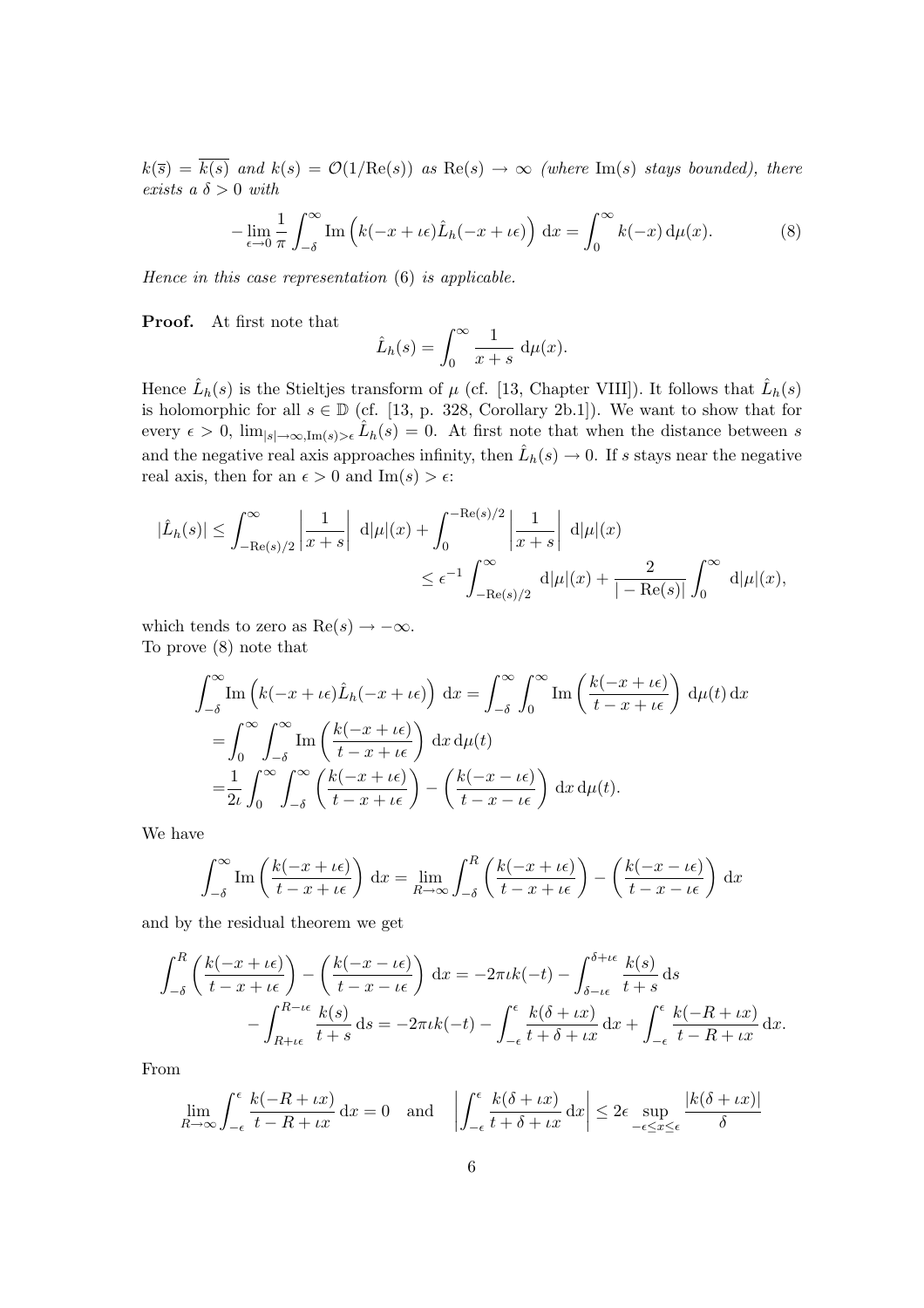it follows that

$$
\lim_{\epsilon \to 0} \int_{-\delta}^{\infty} \text{Im} \left( k(-x + \iota \epsilon) \hat{L}_h(-x + \iota \epsilon) \right) dx = -\pi \int_0^{\infty} k(-t) d\mu(t)
$$

$$
- \frac{1}{2\iota} \lim_{\epsilon \to 0} \int_0^{\infty} \int_{-\epsilon}^{\epsilon} \frac{k(\delta + \iota x)}{t + \delta + \iota x} dx d\mu(t) = -\pi \int_0^{\infty} k(-t) d\mu(t).
$$

We hence arrive at the following result.

**Theorem 3.2.** Assume that for a function  $h(x)$  there exists a (signed) measure  $\mu$  with

$$
h(x) = \int_0^\infty e^{-xu} \, \mathrm{d}\mu(x) \quad \text{and} \quad \int_0^\infty \, \mathrm{d}|\mu|(t) < \infty.
$$

Then for the approximation  $h_n(x)$  of equation (7) we have the error bound

$$
|h_n(x) - h(x)| \le \sup_{x>0} |e^{-x} - r_n(-x)| \int_0^\infty d|\mu|(t).
$$

If further  $\mu$  is a positive measure (i.e. h is completely monotone), then

$$
|h_n(x) - h(x)| \le \sup_{x>0} |e^{-x} - r_n(-x)| \int_0^\infty d\mu(t) = h(0) \sup_{x>0} |e^{-x} - r_n(-x)|.
$$

In the following we will show that for completely monotone claim size distributions (which in the following we will show that for completely monotone claim size distributions (which<br>are defined through  $\overline{F}(x) = \int_0^\infty e^{-xt} d\mu(t)$  for a positive measure  $\mu$ ) and some further restrictions on  $\mu$ , the ruin probability in the Cramér Lundberg model and the tail of a compound Poisson distribution fulfill the condition of Proposition 3.1. To that end, we will use some results of Thorin [10]. Let us first evaluate  $\lim_{\epsilon \to 0} \hat{L}_f(-x + i\epsilon)$ .

**Lemma 3.3.** Assume that  $\overline{F}(x) = \int_0^\infty e^{-xt} d\mu(t)$ , where  $\mu$  has a density  $f_\mu(t)$  which is continuous in x, then ´

$$
\operatorname{Im}(\hat{L}_{\overline{F}}(-x)) := \lim_{\epsilon \to 0+} \operatorname{Im}(\hat{L}_{\overline{F}}(-x + \iota \epsilon)) = -2\pi f_{\mu}(x) \quad and
$$
  

$$
\operatorname{Im}(\hat{L}_f(-x)) := \lim_{\epsilon \to 0+} \operatorname{Im}(\hat{L}_f(-x + \iota \epsilon)) = -2\pi x f_{\mu}(x).
$$

If further  $f'_{\mu}(t)$  exists and is bounded in a region around x, then

$$
\operatorname{Re}(\hat{L}_{\overline{F}}(-x)) := \lim_{\epsilon \to 0+} \operatorname{Re}\left(\hat{L}_{\overline{F}}(-x+\iota\epsilon)\right) = \lim_{\delta \to 0} \left(\int_0^{x-\delta} \frac{1}{(s-x)} f_{\mu}(s) \,ds + \int_{x+\delta}^{\infty} \frac{1}{(s-x)} f_{\mu}(s) \,ds\right)
$$

.

Proof. The first statement is proved in [13, Theorem 7b, p. 340], the second statement is proved in Section 2 of [10].  $\Box$ 

Thorin [10] stated for the case of  $h(x) = \psi(x)$  that interchanging limit and integration in (6) is feasible if  $\hat{L}_f(-x)$  is continuous and some further conditions are fulfilled. In the following we show that in our setup these further conditions and the continuity are in fact fulfilled and in that way provide sufficient general conditions beyond Thorin's explicit examples under which the procedure is applicable.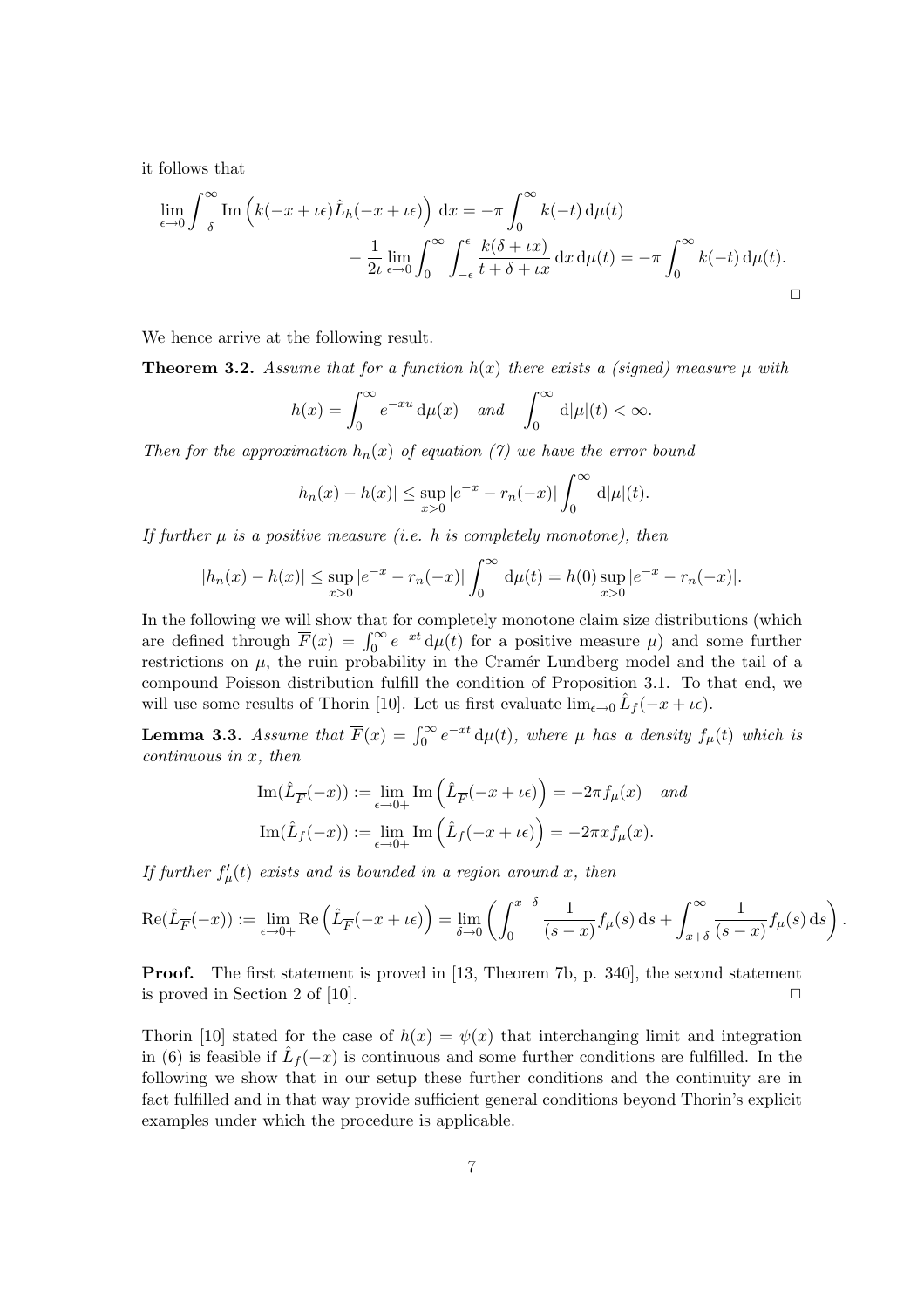**Lemma 3.4.** Assume that  $\overline{F}(x) = \int_0^\infty e^{-xt} d\mu(t)$ , where  $\mu$  has a density  $f_\mu(t)$  which has **Lemma 3.4.** Assume that  $F(x) = \int_0^{\infty} e^{-x} d\mu(t)$ , where  $\mu$  has a density  $\int_{\mu}(t)$  which has a bounded derivative  $\int_{\mu}$  for  $t > d \ge 0$ . If  $\int_0^{\infty} d|\mu|(t) < \infty$ ,  $\lim_{x \to \infty} x \sup_{t > x} |f_{\mu}(t)| = 0$ and  $\lim_{x\to\infty} x^2 \sup_{t>x} |f'_{\mu}(t)| = 0$ , then

$$
\hat{L}_f(s) \to 0
$$

uniformly for  $|s| \to \infty$ .

**Proof.** We have to show that  $\hat{L}_f(-x + \iota \epsilon) \to 0$  as  $x \to \infty$  uniformly for  $\epsilon > 0$ . Note that for  $(x/2 > d)$  and  $\delta > 0$ 

$$
\operatorname{Im}(\hat{L}_f(-x+\iota\epsilon)) = -\int_0^\infty \frac{\epsilon s}{(s-x)^2 + \epsilon^2} d\mu(s) = -\int_0^{x-\delta x} \frac{\epsilon s}{(s-x)^2 + \epsilon^2} d\mu(s) - \int_{x+\delta x}^\infty \frac{\epsilon s}{(s-x)^2 + \epsilon^2} d\mu(s) - \int_{x-\delta x}^{x+\delta x} \frac{\epsilon s}{(s-x)^2 + \epsilon^2} f_\mu(s) ds.
$$

We have that

$$
\int_{x+\delta x}^{\infty} \frac{\epsilon s}{(s-x)^2 + \epsilon^2} d\mu(s) \le \int_{x+\delta x}^{\infty} \frac{s}{2(s-x)} d\mu(s) \le \frac{1+\delta}{2\delta} \int_{x+\delta x}^{\infty} d\mu(s)
$$

and

$$
\int_0^{x-\delta x}\frac{\epsilon s}{(s-x)^2+\epsilon^2}\,\mathrm{d}\mu(s)\,\mathrm{d}\mu(s)\leq \frac{(1-\delta)\epsilon x}{(\delta x)^2+\epsilon^2}\int_0^\infty\,\mathrm{d}|\mu|(s)\leq \frac{1-\delta}{2\delta}\int_0^\infty\,\mathrm{d}|\mu|(s).
$$

For the last integral we have that

$$
\int_{x-\delta x}^{x+\delta x} \frac{\epsilon s}{(s-x)^2 + \epsilon^2} f_{\mu}(s) ds \le \sup_{x(1-\delta) < t < x(1+\delta) \le x \le x(1+\delta)} |f_{\mu}(t)| \int_{x-\delta x}^{x+\delta x} \frac{\epsilon s}{(s-x)^2 + \epsilon^2} ds
$$
\n
$$
= 2x \sup_{x(1-\delta) < t < x(1+\delta) \le x \le x(1+\delta)} |f_{\mu}(t)| \arctan\left(\frac{x\delta}{\epsilon}\right).
$$

It follows that for every  $0 < \delta < 1$  uniformly for all  $\epsilon > 0$ 

$$
\lim_{x \to \infty} \left| \text{Im}(\hat{L}_f(-x + \iota \epsilon)) \right| \le \frac{1 - \delta}{2\delta}
$$

and hence uniformly for  $\epsilon > 0$ 

$$
\lim_{x \to \infty} \left| \text{Im}(\hat{L}_f(-x + \iota \epsilon)) \right| = 0.
$$

Next we consider the real part of  $\hat{L}_f(-x+\iota\epsilon)$ . We have:

$$
\operatorname{Re}(\hat{L}_f(-x+\iota\epsilon)) = \int_0^\infty \frac{(s-x)s}{(s-x)^2 + \epsilon^2} d\mu(s) = \int_0^{x-\delta x} \frac{(s-x)s}{(s-x)^2 + \epsilon^2} d\mu(s) + \int_{x+\delta x}^\infty \frac{(s-x)s}{(s-x)^2 + \epsilon^2} d\mu(s) + \int_{x-\delta x}^{x+\delta x} \frac{(s-x)s}{(s-x)^2 + \epsilon^2} f_\mu(s) ds.
$$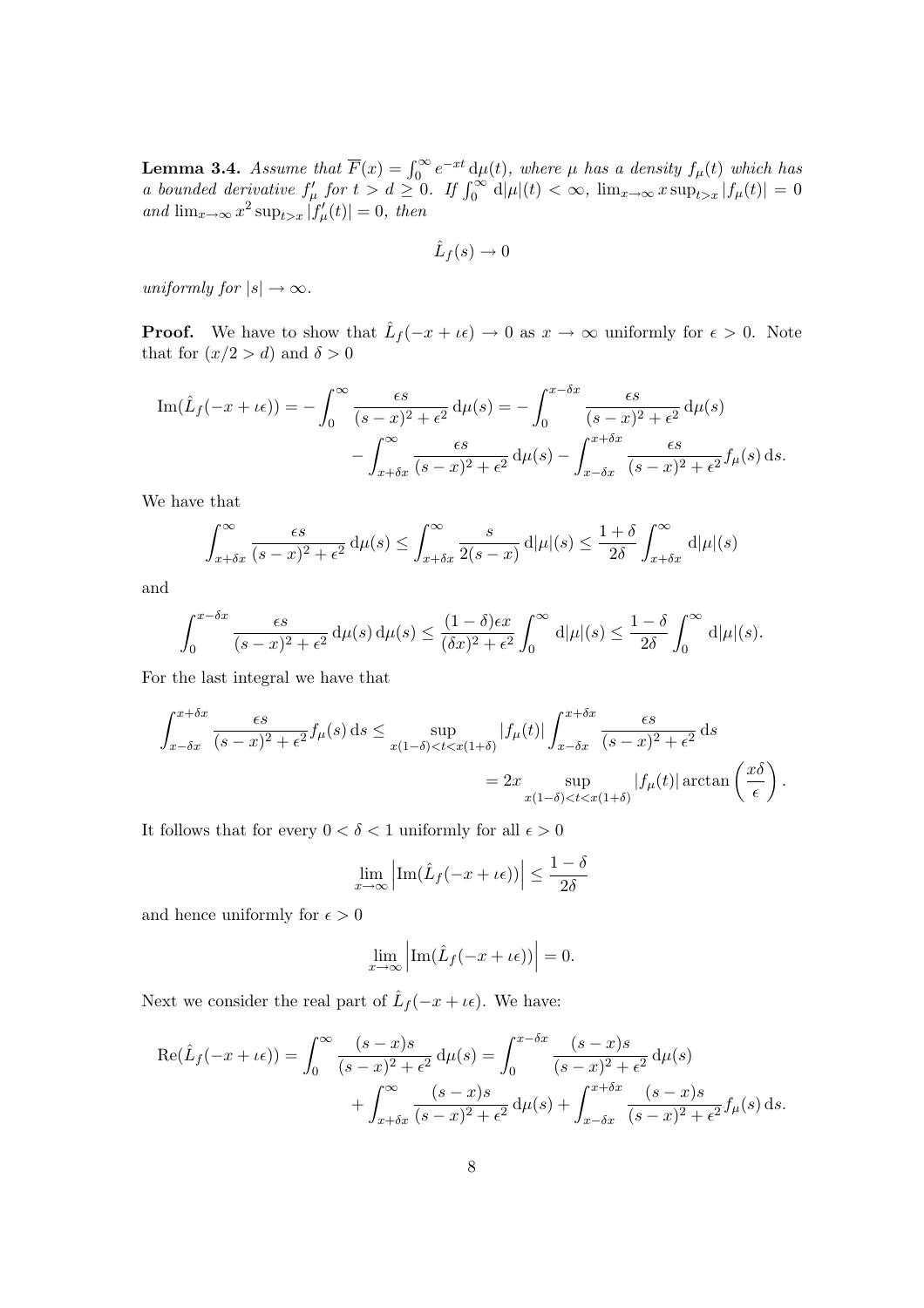Furthermore ¯

$$
\left| \int_{x+\delta x}^{\infty} \frac{(s-x)s}{(s-x)^2 + \epsilon^2} d\mu(s) \right| \leq \int_{x+\delta x}^{\infty} \frac{s}{s-x} d|\mu|(s) \leq \frac{1+\delta}{\delta} \int_{x+\delta x}^{\infty} d|\mu|(x)
$$

and

$$
\left| \int_0^{x - \delta x} \frac{(s - x)s}{(s - x)^2 + \epsilon^2} d\mu(s) \right| \le \int_0^{x - \delta x} \frac{s}{x - s} d|\mu|(s) \le \frac{1 - \delta}{\delta} \int_0^{\infty} d|\mu|(x).
$$

For the last integral we get for a  $\xi_x \in (\inf_{(1-\delta)x < t < (1+\delta)x} f'_{\mu}(t), \sup_{(1-\delta)x < t < (1+\delta)x} f'_{\mu}(t))$ and Taylor's formula

$$
\int_{x-\delta x}^{x+\delta x} \frac{(s-x)s}{(s-x)^2 + \epsilon^2} f_{\mu}(s) ds = \int_{x-\delta x}^{x+\delta x} \frac{(s-x)s}{(s-x)^2 + \epsilon^2} f_{\mu}(x) ds + \int_{x-\delta x}^{x+\delta x} \frac{(s-x)^2 s}{(s-x)^2 + \epsilon^2} \xi_x ds.
$$

Evaluating the first integral, we get

$$
\left| \int_{x-\delta x}^{x+\delta x} \frac{(s-x)s}{(s-x)^2 + \epsilon^2} f_{\mu}(x) ds \right| = \left| f_{\mu}(x) (2\delta x - 2\epsilon \arctan \left( \frac{\delta x}{\epsilon} \right) \right| \le 4\delta x f_{\mu}(x).
$$

For the second integral one obtains

$$
\left| \int_{x-\delta x}^{x+\delta x} \frac{(s-x)^2 s}{(s-x)^2 + \epsilon^2} \xi_x ds \right| \le \sup_{(1-\delta)x < t < (1+\delta)x} |f'_{\mu}(t)| \int_{x-\delta x}^{x+\delta x} s ds \le \delta x^2 \sup_{(1-\delta)x < t < (1+\delta)x} |f'_{\mu}(t)|.
$$

It follows, as for the imaginary part, that uniformly for  $\epsilon > 0$ 

$$
\lim_{x \to \infty} \left| \text{Re}(\hat{L}_f(-x + \iota \epsilon)) \right| = 0.
$$

**Lemma 3.5.** Assume that  $\overline{F}(x) = \int_0^\infty e^{-xt} d\mu(t)$ , where  $\mu$  has a density  $f_\mu(t)$  which has a bounded derivative  $f'_{\mu}(t)$  for t in a region around  $x_0$ . Then  $\hat{L}_f(-x)$  is continuous in  $x = x_0$ .

**Proof.** From Lemma 3.3 we get that  $\text{Im}(\hat{L}_f(-x)) = -2\pi x f_\mu(x)$  and hence  $\text{Im}(\hat{L}_f(-x))$ is continuous in  $x = x_0$ .

For the real part we have to show that:

$$
\lim_{x \to x_0, \epsilon \to 0} \lim_{\epsilon_0 \to 0} \int_0^\infty \frac{(s-x)s}{(s-x)^2 + \epsilon^2} - \frac{(s-x_0)s}{(s-x_0)^2 + \epsilon_0^2} d\mu(s) = 0.
$$

For  $\delta/2 > |x - x_0|$  we can split the integral into three integrals  $\int_0^{x_0 - \delta} +$  $\int x_0+\delta$  $x_0$ + $\sigma$ <sub>0</sub> +  $r^{\infty}$  $\sum_{x_0-\delta}^{\infty}$ . The integrand in the first and third integral can be uniformly bounded for all  $|x-x_0| < \delta/2$  and all  $\epsilon, \epsilon_0 > 0$ . Hence we are allowed to interchange limit and integration and these integrals vanish. For the remaining integral we get for  $\xi_{x_0} \in (\inf_{-\delta < t < \delta} f'_{\mu}(x_0 + t, \sup_{-\delta < t < \delta} f'_{\mu}(x_0 + t))$ 

$$
\int_{x_0-\delta}^{x_0+\delta} \frac{(s-x_0)s}{(s-x_0)^2 + \epsilon_0^2} f_\mu(s) ds = f_\mu(x_0) \left( 2\delta x_0 - 2\epsilon_0 \arctan\left(\frac{\delta x_0}{\epsilon_0}\right) \right) + \xi_{x_0} \int_{x_0-\delta}^{x_0+\delta} \frac{(s-x_0)^2 s}{(s-x_0)^2 + \epsilon_0^2} ds
$$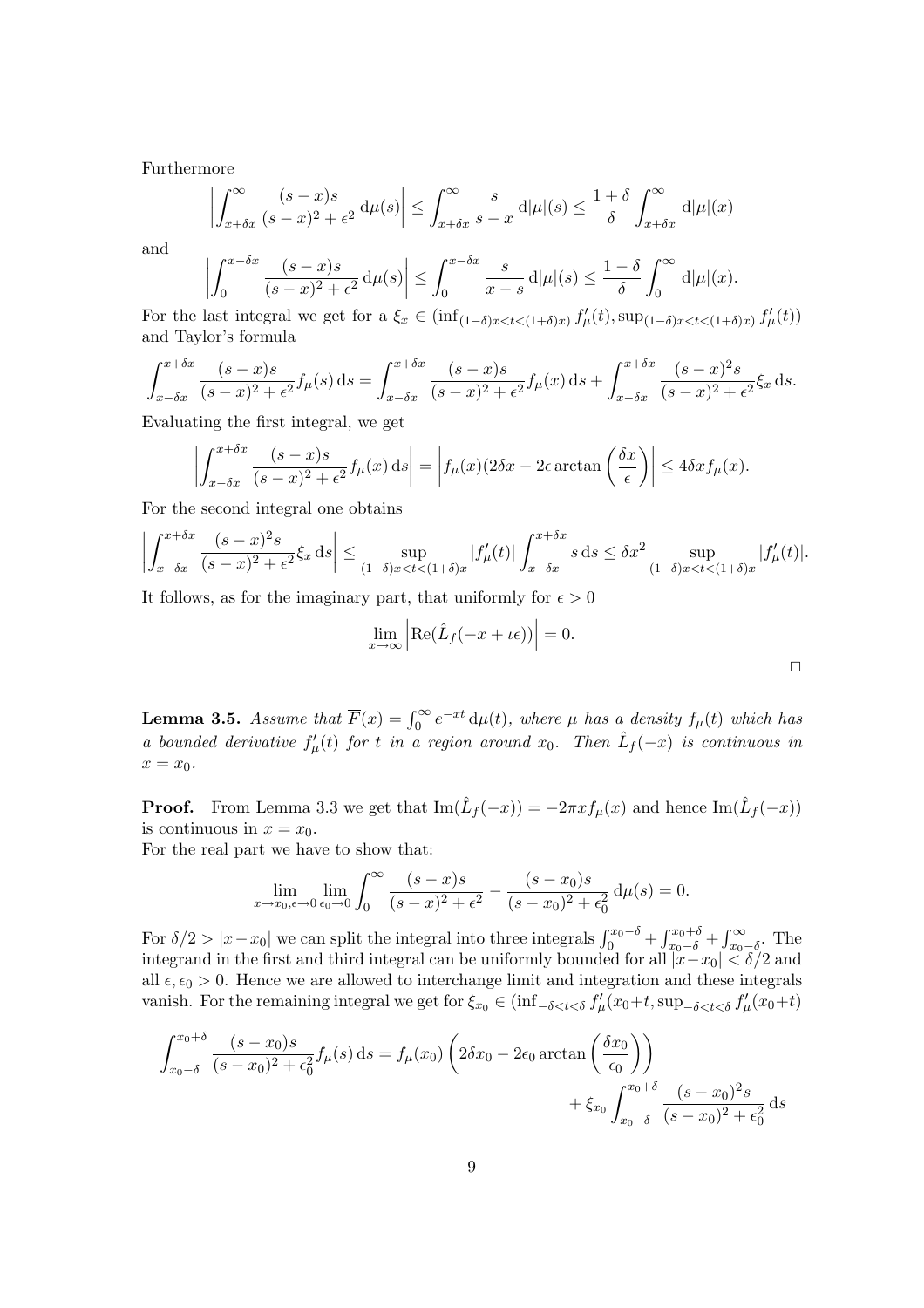and for  $\xi_x \in \left( \inf_{-\delta < t < \delta} f'_{\mu}(x_0 + t, \sup_{-\delta < t < \delta} f'_{\mu}(x_0 + t) \right)$ 

$$
\int_{x_0-\delta}^{x_0+\delta} \frac{(s-x)s}{(s-x)^2 + \epsilon^2} f_{\mu}(s) ds = f_{\mu}(x) \int_{x_0-\delta}^{x_0+\delta} \frac{(s-x)s}{(s-x)^2 + \epsilon^2} ds + \xi_x \int_{x-\delta}^{x+\delta} \frac{(s-x)^2 s}{(s-x)^2 + \epsilon^2} ds.
$$

Note that by an integration we get that

$$
\lim_{x \to x_0, \epsilon \to 0} \left| \int_{x_0 - \delta}^{x_0 + \delta} \frac{(s - x)s}{(s - x)^2 + \epsilon^2} ds \right| = 2\delta.
$$

Further we have

$$
\lim_{x \to x_0, \epsilon \to 0} \int_{x-\delta}^{x+\delta} \frac{(s-x)^2 s}{(s-x)^2 + \epsilon^2} ds = \lim_{\epsilon_0 \to 0} \int_{x-\delta}^{x+\delta} \frac{(s-x_0)^2 s}{(s-x_0)^2 + \epsilon_0^2} ds = \frac{(x+\delta)^2 - (x-\delta)^2}{2}.
$$

It follows that for every  $\delta > 0$ 

$$
\lim_{s \to x_0, \text{Re}(s) > 0} \left| \hat{L}_f(s) - \hat{L}_f(-x_0) \right| < 2\delta + \left( \sup_{x - \delta < t < x + \delta} f'_{\mu}(t) - \inf_{x - \delta < t < x + \delta} f'_{\mu}(t) \right) \frac{(x + \delta)^2 - (x - \delta)^2}{2}
$$

and hence

$$
\lim_{s \to x_0, \text{Re}(s) > 0} \hat{L}_f(s) = \hat{L}_f(-x_0).
$$

In the case that  $x_0 = 0$  we use the integrals from  $\int_0^{\delta} +$  $r^{\infty}$  $\delta^{\infty}$  and the same proof applies.  $\Box$ 

We can now give alternative general conditions for a result of Thorin [10] and add an error bound:

**Theorem 3.6.** Assume that  $\overline{F}(x) = \int_0^\infty e^{-xt} \, \mathrm{d}\mu(t)$ , where for  $t > d \geq 0$ ,  $\mu$  has a density  $f_{\mu}(t) > 0$  which has a bounded derivative  $f'_{\mu}(t)$ . If further  $f_{\mu}(t) = 0$  for  $0 \le t \le d$ ,  $\lim_{x\to\infty} x \sup_{t>x} f_\mu(t) = 0$  and  $\lim_{x\to\infty} x^2 \sup_{t>x} |f'_\mu(t)| = 0$ , then

$$
\psi(u) = 2 \int_0^\infty \frac{\lambda(c - \lambda \mu) x^{-1} f_\mu(x) e^{-ux}}{\left(c - \lambda \text{Re}(\hat{L}_{\overline{F}}(-x))\right)^2 + \left(2\pi f_\mu(x)\right)^2} dx + c_n e^{-uR_1}.
$$
\n(9)

Here,  $R_1$  is the Lundberg coefficient if it exists, and in this case  $c_ne^{-uR_1}$  is the Cramér-Lundberg approximation. If the Lundberg coefficient does not exist, then  $c_n = 0$ . For the approximation of equation  $(7)$ , we get

$$
|\psi_n(u) - \psi(u)| < \sup_{x > 0} |e^{-x} - r_n(-x)|\psi(0).
$$

Proof. The result follows from Corollary 2 and 3 of [10] and the comments afterwards. The conditions of these corollaries hold due to Lemma 3.4 and Lemma 3.5 given above.  $\Box$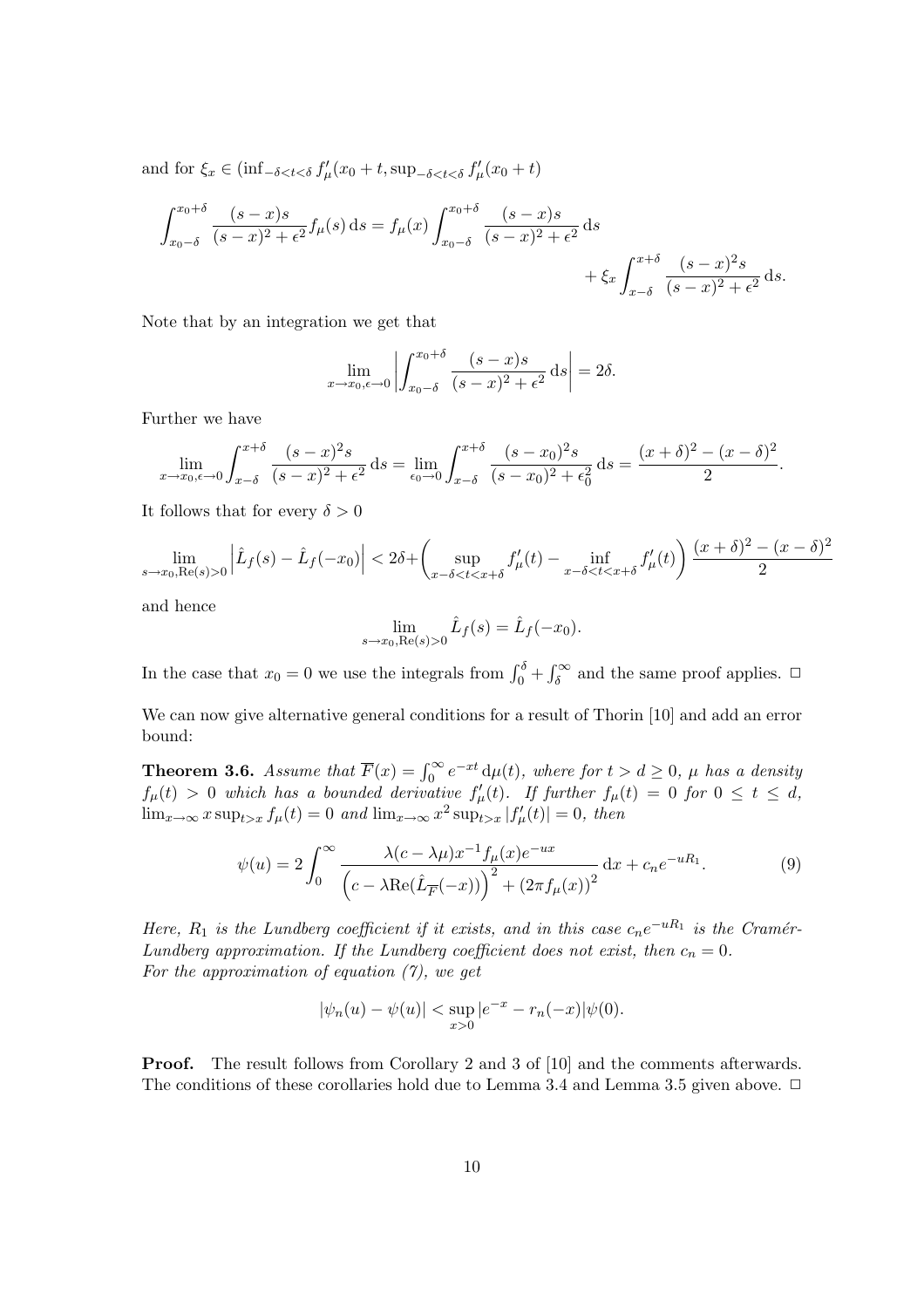**Remark 3.1.** It was already mentioned in Thorin [10] that (9) applies for Pareto distributions and the completely monotone Gamma distributions as claim size distributions (cf. also Ramsay [7]). In [10] also an extension to renewal models was considered.

We now give a similar result for the tail of a compound Poisson distribution, which extends a result for Pareto distributions given in Ramsay [8]:

**Theorem 3.7.** Assume that  $\overline{F}(x) = \int_0^\infty e^{-xt} \, \mathrm{d}\mu(t)$ , where for  $t \geq 0$ ,  $\mu$  has a density  $f_{\mu}(t)$  wich has a bounded derivative  $f'_{\mu}(t)$ . If further  $\lim_{x\to\infty}x \sup_{t>x}|f_{\mu}(t)| = 0$  and  $\lim_{x\to\infty} x^2 \sup_{t>x} |f'_{\mu}(t)| = 0$ , then

$$
\overline{G}(u) = -\frac{1}{\pi} \int_0^\infty e^{-ux} \text{Im} \left( \frac{1}{x} e^{-\lambda (1 - \hat{L}_f(-x))} \right) dx = -\frac{1}{\pi} \int_0^\infty e^{-ux} \text{Im} \left( \frac{1}{x} e^{\lambda x \hat{L}_{\overline{F}}(-x)} \right) dx
$$

$$
= \frac{1}{\pi} \int_0^\infty e^{-ux} e^{\lambda x \text{Re}(\hat{L}_{\overline{F}}(-x))} \frac{\sin(2\pi \lambda x f_\mu(x))}{x} dx.
$$

The approximation error of the approximation  $(7)$  is then less than

$$
\sup_{x>0} |e^{-x} - r(-x)| 2\lambda \sup_{y>0} e^{\lambda y \text{Re}(\hat{L}_F(-y))} \int_0^\infty |f_\mu(z)| dz.
$$
 (10)

**Proof.** From Proposition 3.1 and Lemma 3.4 we get that  $\hat{L}_f(s)$  is holomorphic for  $s \in \mathbb{D}$ and  $\lim_{|s|\to\infty} \hat{L}_f(s) = 0$ . Due to Lemma 2.1 we then have to show that we are allowed to interchange limit and integration in

$$
-\lim_{\epsilon \to 0} \frac{1}{\pi} \int_{-\delta}^{\infty} \text{Im} \left( e^{-u(x-\iota\epsilon)} \frac{1}{-x+\iota\epsilon} \left( 1 - e^{-\lambda(1-\hat{L}_f(-x+\iota\epsilon))} \right) \right) dx.
$$

By Lemma 3.5 and 3.5,  $\text{Re}(\lambda(1 - \hat{L}_f(-x + \iota\epsilon))$  can be uniformly bounded for all  $x \ge 0$ and  $\epsilon \geq 0$ . Hence we get by dominated convergence:

$$
-\lim_{\epsilon \to 0} \frac{1}{\pi} \int_{\delta}^{\infty} \text{Im} \left( e^{-u(x-\iota\epsilon)} \frac{1}{-x+\iota\epsilon} \left( 1 - e^{-\lambda(1-\hat{L}_f(-x+\iota\epsilon))} \right) \right) dx
$$
  
=  $-\frac{1}{\pi} \int_{0}^{\infty} e^{-ux} \text{Im} \left( \frac{1}{x} e^{-\lambda(1-\hat{L}_f(-x))} \right) dx.$ 

Since  $\hat{L}_f(s)$  is continuous for  $s = 0$ , one obtains

$$
\lim_{s \to 0} \left( 1 - e^{-\lambda (1 - \hat{L}_f(s))} \right) = 0
$$

and hence

$$
\lim_{\delta \to 0} \lim_{\epsilon \to 0} \int_{-\delta}^{\delta} e^{-u(x-\iota\epsilon)} \frac{1}{-x+\iota\epsilon} \left(1 - e^{-\lambda(1-\hat{L}_f(-x+\iota\epsilon))}\right) dx = 0.
$$

For the proof of (10), note that  $|\sin(x)| \le x$  for  $x > 0$ .

**Remark 3.2.** The Gamma distribution with  $f(x) = x^{\alpha-1}e^{-x\gamma}\gamma^{\alpha}/\Gamma(\alpha)$  and  $\hat{L}_f(s) = (1 +$  $s/\gamma$ <sup>- $\alpha$ </sup> is completely monotone for  $\alpha < 1$  with  $f_{\mu}(x) = \sin(\alpha \pi)(s/\gamma - 1)^{-\alpha}/(s\pi)$  for  $x > \gamma$ . But in this case  $f'_{\mu}(x)$  is not bounded for  $x = 1/\gamma$ , so that Theorem 3.7 is not applicable. However, Remark 2.1 suggests that we can still use the proposed method.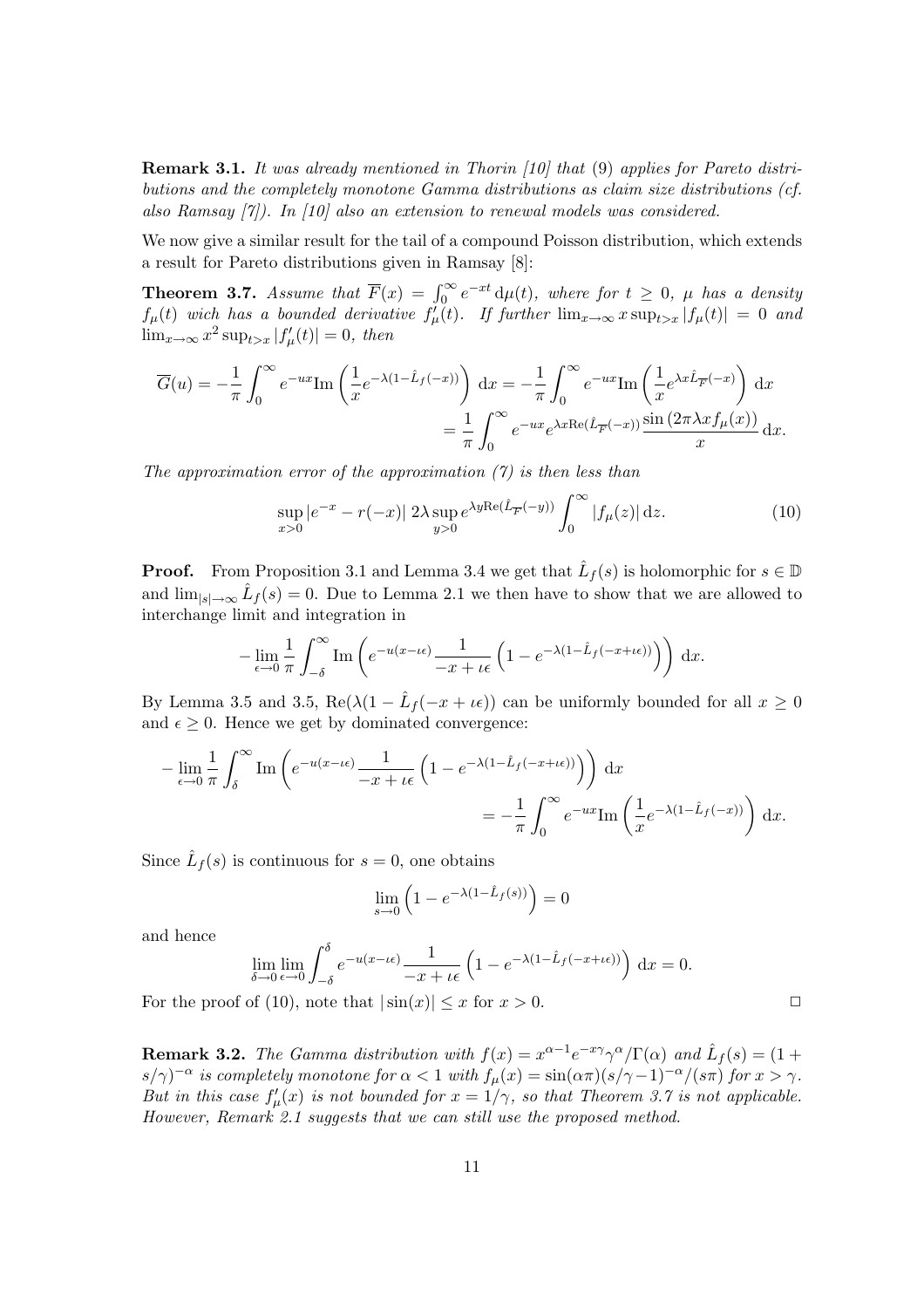

Figure 3: The absolute error of the rational approximation  $r_{14}(x)$  for small and large values of  $x$ .

## 4 Some numerical examples

In the following we give some numerical illustrations for the strikingly accurate and fast evaluation of  $\psi(u)$  and  $\overline{G}(u)$  respectively, according to the procedure suggested in the previous sections (which we call the TWS method).

The simple procedure to obtain the poles  $z_k$  and residuals  $c_k$  of the rational polynomials  $r_n$  is described in Trefethen et al. [12]. As noted there, using usual double precision the algorithm works well for smaller values of n and still reasonably for  $n = 14$ . Hence we decided to use  $n = 14$  for numerical computations (the procedure in [12] actually only gives an approximation of the best approximating rational function  $r_{14}$ , but as a numerical evaluation shows, this is sufficiently accurate; Figure 3 suggests that  $\sup_{x>0} |e^{-x} - r_{14}(-x)| < 8 \times 10^{-14}$ , which is only about twice the bound  $o(9^{-n})$  for the best one). From Theorem 3.6 we then know that for the ruin probability the first 13 digits of its approximation are correct, so the numerical calculation of even very small ruin probabilities is then reliable. However, one should keep in mind that the approximation is computed itself numerically, and one has to care that due to truncation of digits this does not lead to a significant further error (for the Pareto distribution this can for instance be achieved by a reformulation of the Laplace transform expression, cf. below).

In addition to examples with completely monotone distributions, below we also test the procedure for distributions that are not completely monotone and show that in this case indeed the simple error bound of Theorem 3.6 is not valid. We will compare our results with two other methods of Laplace transform inversion provided in Abate & Valko [1], namely a fixed Talbot (FT) algorithm and a Gaver-Wynn-Rho (GWR) algorithm that relies on the use of the Post-Widder formula

$$
h(x) = \lim_{k \to \infty} \frac{(-1)^k}{k!} \left(\frac{k}{x}\right)^{k+1} \hat{L}_h\left(\frac{k}{x}\right).
$$

The GWR method has the advantage that it is applicable for a broader class of dis-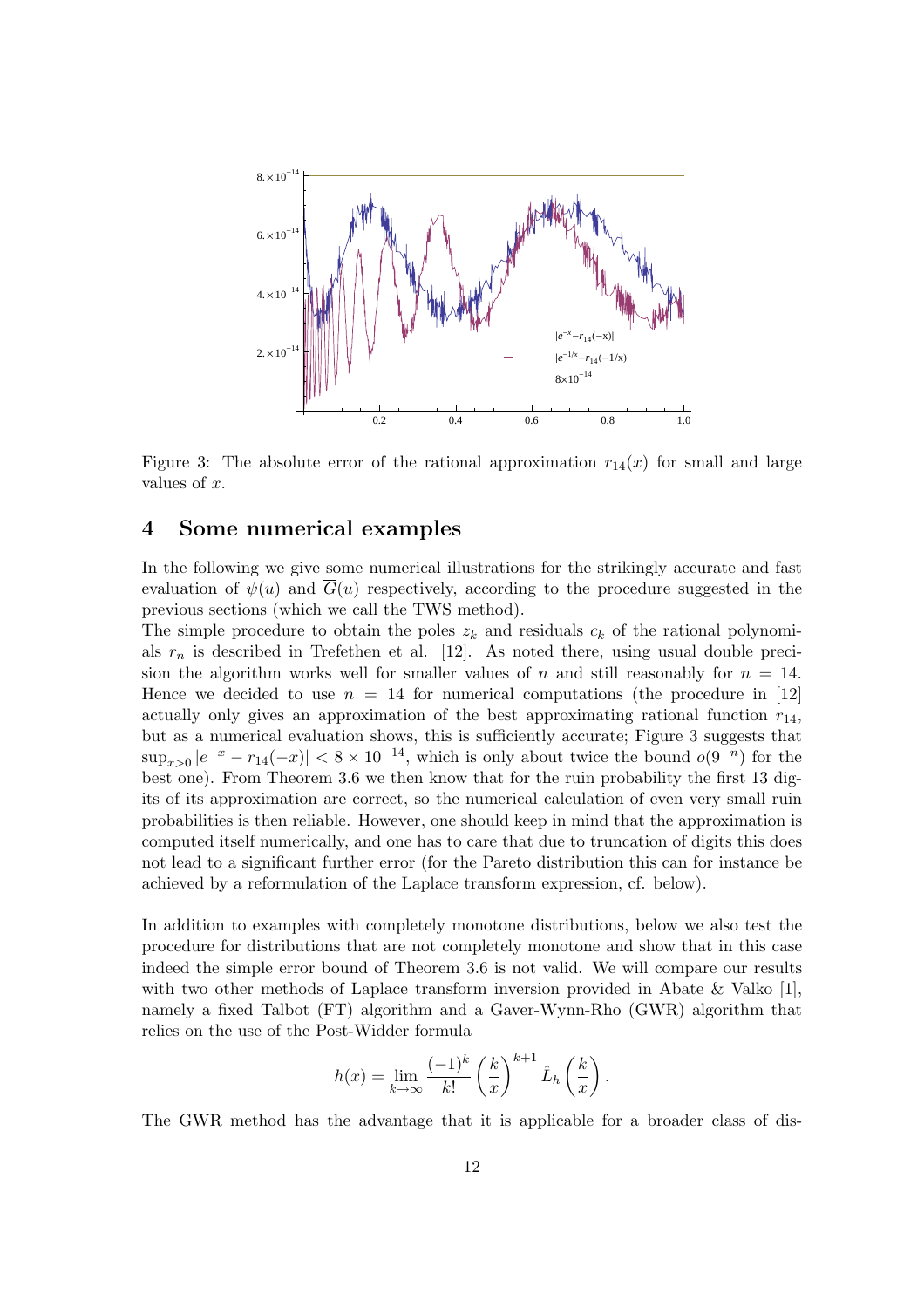tributions, since one only needs the values of the Laplace transform for positive real arguments. However, both methods proposed in [1] rely on multi-precision computing (expressed through a parameter  $M$ , cf. [1]), whereas our approach also works satisfactorily with double precision, which has a very positive effect on the computation time (in the tables below, we also report a TWS with rational approximation  $r_{40}(x)$  for the case that multi-precision (with 60 digits) is used to make it better comparable with the FT method (with  $M = 60$ ) and the GWR method (with  $M = 50$ )). In principle, all these methods work satisfactorily for reasonable examples and accuracy. However, especially in the completely monotone case, the TWS method described in this paper is most efficient concerning reasonable precision versus computational costs (followed by the FT algorithm, the GWR method is then the least effective).

We use values of u such that  $\psi(u)$  ( $\overline{G}(u)$ , respectively) is approximately  $10^{-k}$ , where  $k \in$  $\{1, \ldots, 6\}$ . The tables show the absolute value of the relative error of the approximations, where we use the result of the GWR method with  $M = 200$  as the reference for the exact value.

### 4.1 US-Pareto distribution

As a first example, we consider the US-Pareto distribution with  $\overline{F}(x) = (1+x)^{-\alpha}, x \ge 0$ as a claim distribution. This distribution is completely monotone and its Laplace transform is  $\hat{L}_f(s) = \alpha s^{\alpha} e^s \Gamma(-\alpha, s)$ . We provide an example for the ruin probability with  $\alpha = 1.5, \lambda = 1$  and  $c = 2.25$  (Table 1), together with the computation time to generate the whole column for each method. Note that the direct evaluation of  $1 - \hat{L}_f(s)$ for  $|s|$  small is numerically not stable (column TWS14), so we use the simple identity  $1 - \hat{L}_f(s) = e^s(1 - \alpha s^{\alpha}\Gamma(-\alpha, s)) + (1 - e^s)$  and evaluate  $(1 - \alpha s^{\alpha}\Gamma(-\alpha, s))$  with the series of Formula 6.5.29 of Abramowitz  $\&$  Stegun [2] (truncated after sufficiently many summands, cf. also Albrecher & Kortschak [3]). For the term  $(1 - e^s)$  we use a series expansion as well. These minor changes and an implementation in C++ dramatically improve the performance of the TWS method (column TWS14 C++). In particular it outperforms the FT and GWR method in terms of efficiency.

In Table 2 we see the results for the compound Poisson distribution with Pareto claims and parameter  $\alpha = 1.5$  and  $\lambda = 10$ . Since  $1 - \hat{L}_f(s)$  is not in the denominator in this case (cf. (3)), there is no need for the above reformulation and the plain Mathematica implementation of TWS is already quite acceptable (column TWS14), but an implementation in  $C++$  speeds up the computation considerably (column TWS14  $C++$ ).

### 4.2 Completely monotone Gamma distribution

The Gamma distribution with Laplace transform  $\hat{L}_f(s) = (1 + s/\gamma)^{-\alpha}$  is completely monotone for  $\alpha < 1$ . As mentioned in Remark 3.2, Theorem 3.7 is not applicable and we do not get an error bound (however, as one can see in Table 4, the TWS method still works, as for the numerical integration this single point is not relevant). However, for the ruin probability we can apply Theorem 3.6.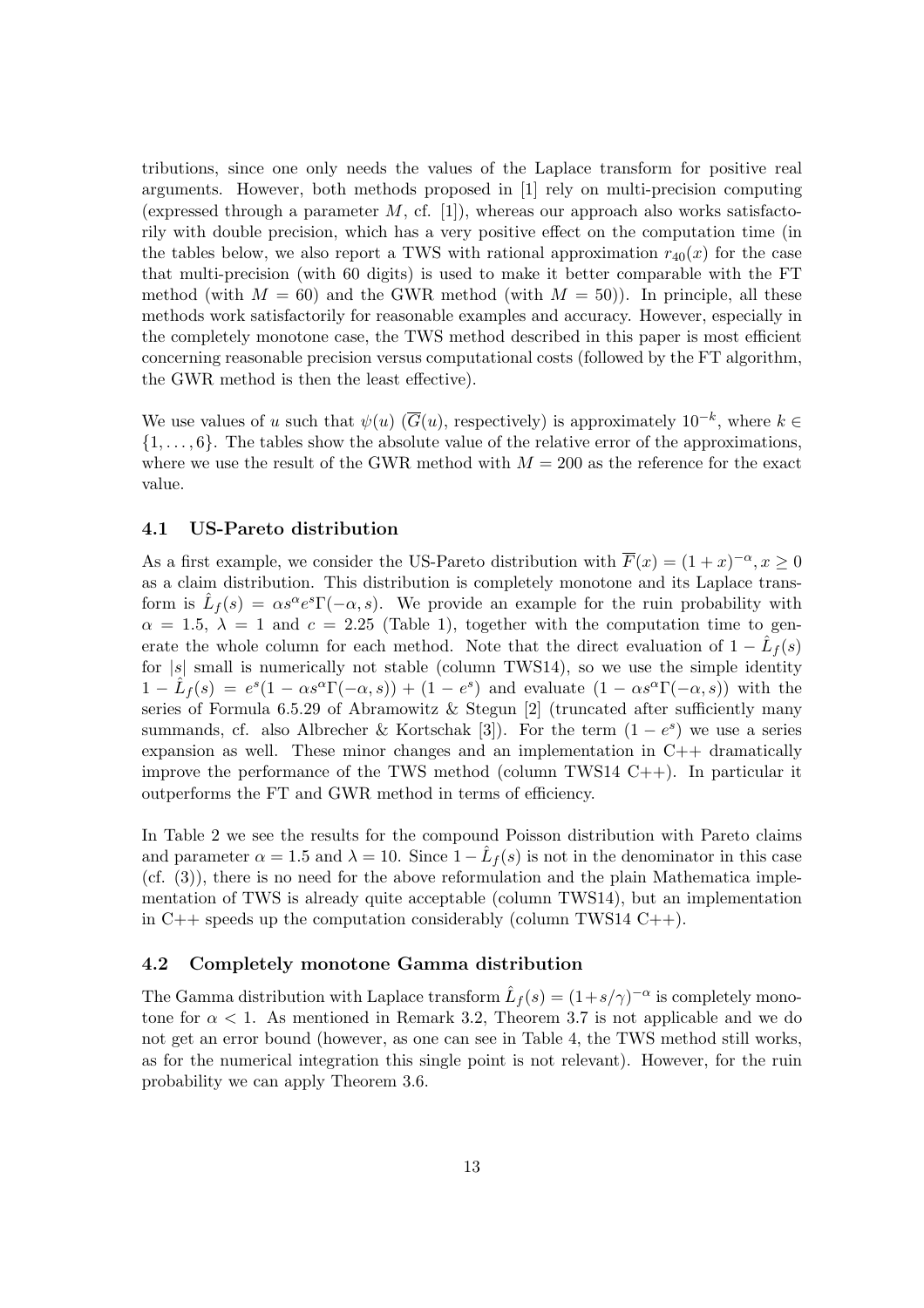| $\psi(u)$           | TWS14                 | TWS14 C++             | TWS40                 | <b>FT</b>             | GWR.                  |
|---------------------|-----------------------|-----------------------|-----------------------|-----------------------|-----------------------|
| $1. \times 10^{-1}$ | $3.3 \times 10^{-10}$ | $3.9 \times 10^{-13}$ | $1.1 \times 10^{-38}$ | $1.6 \times 10^{-36}$ | $1.3 \times 10^{-33}$ |
| $1. \times 10^{-2}$ | $1.4 \times 10^{-6}$  | $4.5 \times 10^{-12}$ | $1.1 \times 10^{-37}$ | $5.2 \times 10^{-36}$ | $1. \times 10^{-36}$  |
| $1. \times 10^{-3}$ | $2.4 \times 10^{-3}$  | $6.1 \times 10^{-12}$ | $8.1 \times 10^{-37}$ | $6.1 \times 10^{-36}$ | $3. \times 10^{-34}$  |
| $1. \times 10^{-4}$ | $1.2 \times 10^{0}$   | $2.7 \times 10^{-10}$ | $1.3 \times 10^{-36}$ | $6.2 \times 10^{-36}$ | $3. \times 10^{-34}$  |
| $1. \times 10^{-5}$ | $2. \times 10^1$      | $5.4 \times 10^{-9}$  | $1.4 \times 10^{-36}$ | $6.2 \times 10^{-36}$ | $3. \times 10^{-34}$  |
| $1. \times 10^{-6}$ | $3.6 \times 10^6$     | $1.9 \times 10^{-8}$  | $1.4 \times 10^{-36}$ | $1.3 \times 10^{-35}$ | $3. \times 10^{-34}$  |
| time                | $0.0048 \text{ sec}$  | $0.0001$ sec          | $0.1056$ sec          | $0.4092 \text{ sec}$  | $0.7916$ sec          |

Table 1: Relative error of the ruin probability for the US-Pareto distribution with  $\alpha = 1.5$ 

| G(u)                | TWS14                                       | $TWS14C++$            | TWS40                 | <b>FT</b>                        | <b>GWR</b>                       |
|---------------------|---------------------------------------------|-----------------------|-----------------------|----------------------------------|----------------------------------|
| $1. \times 10^{-1}$ | $7.1 \times 10^{-13}$                       | $1.2 \times 10^{-13}$ | $1.3 \times 10^{-38}$ | $1.9 \times \overline{10^{-36}}$ | $7.8 \times \overline{10^{-36}}$ |
| $1. \times 10^{-2}$ | $9.6 \times 10^{-12}$                       | $8.1 \times 10^{-12}$ | $1.3 \times 10^{-37}$ | $1.9 \times 10^{-35}$            | $1.8 \times 10^{-31}$            |
|                     | $1. \times 10^{-3}$   $2.9 \times 10^{-11}$ | $5.6 \times 10^{-11}$ | $1.3 \times 10^{-36}$ | $2.5 \times 10^{-34}$            | $2.1 \times 10^{-33}$            |
| $1. \times 10^{-4}$ | $6. \times 10^{-10}$                        | $2.1 \times 10^{-10}$ | $2.5 \times 10^{-36}$ | $2.4 \times 10^{-33}$            | $1.6 \times 10^{-36}$            |
| $1. \times 10^{-5}$ | $1.5 \times 10^{-8}$                        | $3.5 \times 10^{-10}$ | $3.5 \times 10^{-34}$ | $6.5 \times 10^{-33}$            | $1.8 \times 10^{-37}$            |
| $1. \times 10^{-6}$ | $1.3 \times 10^{-7}$                        | $7.9 \times 10^{-8}$  | $2.8 \times 10^{-33}$ | $1.4 \times 10^{-32}$            | $1.9 \times 10^{-39}$            |
| time                | $0.0044$ sec                                | $0.0001$ sec          | $0.1504 \text{ sec}$  | $0.6052$ sec                     | $1.0664$ sec                     |

Table 2: Relative error of tail of compound Poisson distribution for the US-Pareto distribution with  $\alpha = 1.5$ 

In Table 3, we depict results for the Gamma distribution with  $\alpha = 1/100$  and  $\gamma = 1/100$ (which are the parameters used in Grandell & Segerdahl [6]),  $c = 11/10$  and  $\lambda = 1$ . In Table 4 we list the results for the compound Poisson case with parameters  $\alpha = \gamma = 1/4$ and  $\lambda = 3$ .

### 4.3 A Gamma distribution that is not completely monotone

Consider now a Gamma distribution with  $\alpha > 1$  (which is not completely monotone). One can easily check that in this case  $|\hat{L}_{\psi}(s)| \to 0$  and  $|\hat{L}_{\overline{G}}(s)| \to 0$  as  $|s| \to \infty$  still holds. However, whereas  $\hat{L}_{\overline{G}}(s)$  is holomorphic in  $\mathbb{D}$ ,  $\hat{L}_{\psi}(s)$  now possesses poles in  $\mathbb{D}$ . One then has two possibilities. Either one could try to find the poles of  $\hat{L}_{\psi}(s)$  and add the residuals to the approximation, or one could try to ignore the contribution of the residuals and hope that the introduced error is negligible. In Table 5 we use  $\alpha = 5/2$ ,  $\gamma = 5/2$  and  $c = 11/10$ without considering the residuals, and we see that the contribution of the poles of  $\hat{L}_{\psi}(s)$ is in fact negligible in this case. The results for the compound Poisson case with  $\lambda = 1$ can be found in Table 6 (note that the error bound (10) is again not applicable).

### 4.4 Pareto distribution

Let us now consider a (classical) Pareto claim size distribution, i.e.  $\overline{F}(x) = x^{-\alpha}, x \ge 1$ , which is not (but almost) completely monotone. Note that  $\hat{L}_f(s) = \alpha s^{\alpha} \Gamma(-\alpha, s)$  and for any  $a, b > 0$ ,  $\lim_{t \to \infty} |\hat{L}_f(t(-a + bt))| = \infty$ . For the case of evaluating  $\psi(u)$ , we get that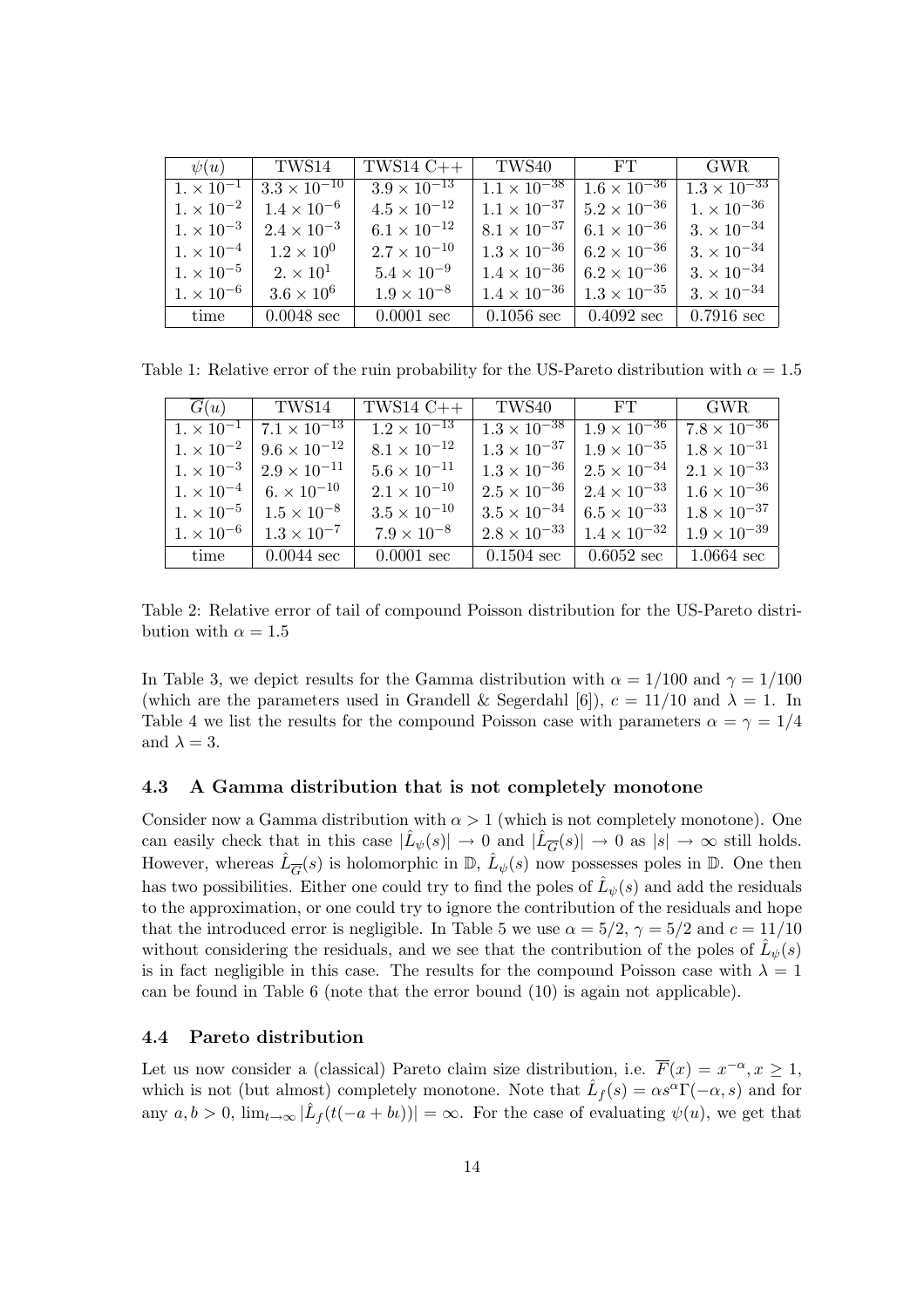| $\psi(u)$           | TWS14                                       | TWS40                 | FT                    | GWR.                  |
|---------------------|---------------------------------------------|-----------------------|-----------------------|-----------------------|
|                     | $1. \times 10^{-1}$   $7.2 \times 10^{-12}$ | $2.1 \times 10^{-38}$ | $1.8 \times 10^{-36}$ | $1.8 \times 10^{-40}$ |
| $1. \times 10^{-2}$ | $8.1 \times 10^{-11}$                       | $7.2 \times 10^{-39}$ | $1.8 \times 10^{-35}$ | $9.3 \times 10^{-38}$ |
| $1. \times 10^{-3}$ | $2.1 \times 10^{-9}$                        | $5.6 \times 10^{-37}$ | $1.8 \times 10^{-34}$ | $1.1 \times 10^{-35}$ |
| $1. \times 10^{-4}$ | $1.9 \times 10^{-7}$                        | $2. \times 10^{-35}$  | $1.8 \times 10^{-33}$ | $1.4 \times 10^{-32}$ |
| $1. \times 10^{-5}$ | $9.3 \times 10^{-7}$                        | $1.4 \times 10^{-34}$ | $1.9 \times 10^{-32}$ | $3.1 \times 10^{-29}$ |
| $1. \times 10^{-6}$ | $3. \times 10^{-5}$                         | $3.2 \times 10^{-34}$ | $1.9 \times 10^{-31}$ | $6.1 \times 10^{-28}$ |
| time                | $0.0012$ sec                                | $0.0304 \text{ sec}$  | $0.1808$ sec          | $0.7724 \text{ sec}$  |

Table 3: Relative error of the ruin probability for the Gamma distribution with  $\alpha = \gamma =$ /100

| G(u)                | TWS14                 | TWS40                 | FT                               | GWR.                  |
|---------------------|-----------------------|-----------------------|----------------------------------|-----------------------|
| $1. \times 10^{-1}$ | $3.6 \times 10^{-13}$ | $1.4 \times 10^{-39}$ | $1.8 \times \overline{10^{-36}}$ | $3.8 \times 10^{-42}$ |
| $1. \times 10^{-2}$ | $3.6 \times 10^{-12}$ | $1.3 \times 10^{-37}$ | $1.8 \times 10^{-35}$            | $8.7 \times 10^{-42}$ |
| $1. \times 10^{-3}$ | $3.4 \times 10^{-11}$ | $1.7 \times 10^{-36}$ | $1.8 \times 10^{-34}$            | $1.6 \times 10^{-39}$ |
| $1. \times 10^{-4}$ | $1.4 \times 10^{-10}$ | $1.5 \times 10^{-35}$ | $1.8 \times 10^{-33}$            | $8.5 \times 10^{-40}$ |
| $1. \times 10^{-5}$ | $5.2 \times 10^{-10}$ | $2.3 \times 10^{-34}$ | $1.8 \times 10^{-32}$            | $9.9 \times 10^{-38}$ |
| $1. \times 10^{-6}$ | $4.5 \times 10^{-8}$  | $2.5 \times 10^{-34}$ | $1.8 \times 10^{-31}$            | $1.3 \times 10^{-35}$ |
| time                | $0.0012$ sec          | $0.0292$ sec          | $0.1692$ sec                     | $0.7204 \text{ sec}$  |

Table 4: Relative error of the tail of compound Poisson distribution for the Gamma distribution with  $\alpha = \gamma = 1/4$ 

| $\psi(u)$           | TWS14                                       | TWS40                 | FT                    | GWR.                            |
|---------------------|---------------------------------------------|-----------------------|-----------------------|---------------------------------|
|                     | $1. \times 10^{-1}$   $3.8 \times 10^{-13}$ | $8.2 \times 10^{-37}$ | $1.8 \times 10^{-36}$ | $5. \times \overline{10^{-31}}$ |
| $1. \times 10^{-2}$ | $6.7 \times 10^{-12}$                       | $6.8 \times 10^{-37}$ | $1.8 \times 10^{-35}$ | $7.6 \times 10^{-27}$           |
| $1. \times 10^{-3}$ | $1.2 \times 10^{-10}$                       | $8.1 \times 10^{-37}$ | $1.8 \times 10^{-34}$ | $1.5 \times 10^{-26}$           |
| $1. \times 10^{-4}$ | $3.3 \times 10^{-9}$                        | $1.3 \times 10^{-35}$ | $1.9 \times 10^{-33}$ | $7.9 \times 10^{-26}$           |
| $1. \times 10^{-5}$ | $7.7 \times 10^{-8}$                        | $1.4 \times 10^{-34}$ | $1.9 \times 10^{-32}$ | $8.1 \times 10^{-26}$           |
| $1. \times 10^{-6}$ | $9. \times 10^{-7}$                         | $1.2 \times 10^{-34}$ | $1.9 \times 10^{-31}$ | $3.5 \times 10^{-25}$           |
| time                | $0.0016$ sec                                | $0.02440 \text{ sec}$ | $0.1616$ sec          | $0.8144$ sec                    |

Table 5: Relative error of the ruin probability for the gamma distribution with  $\alpha=\gamma=5/2$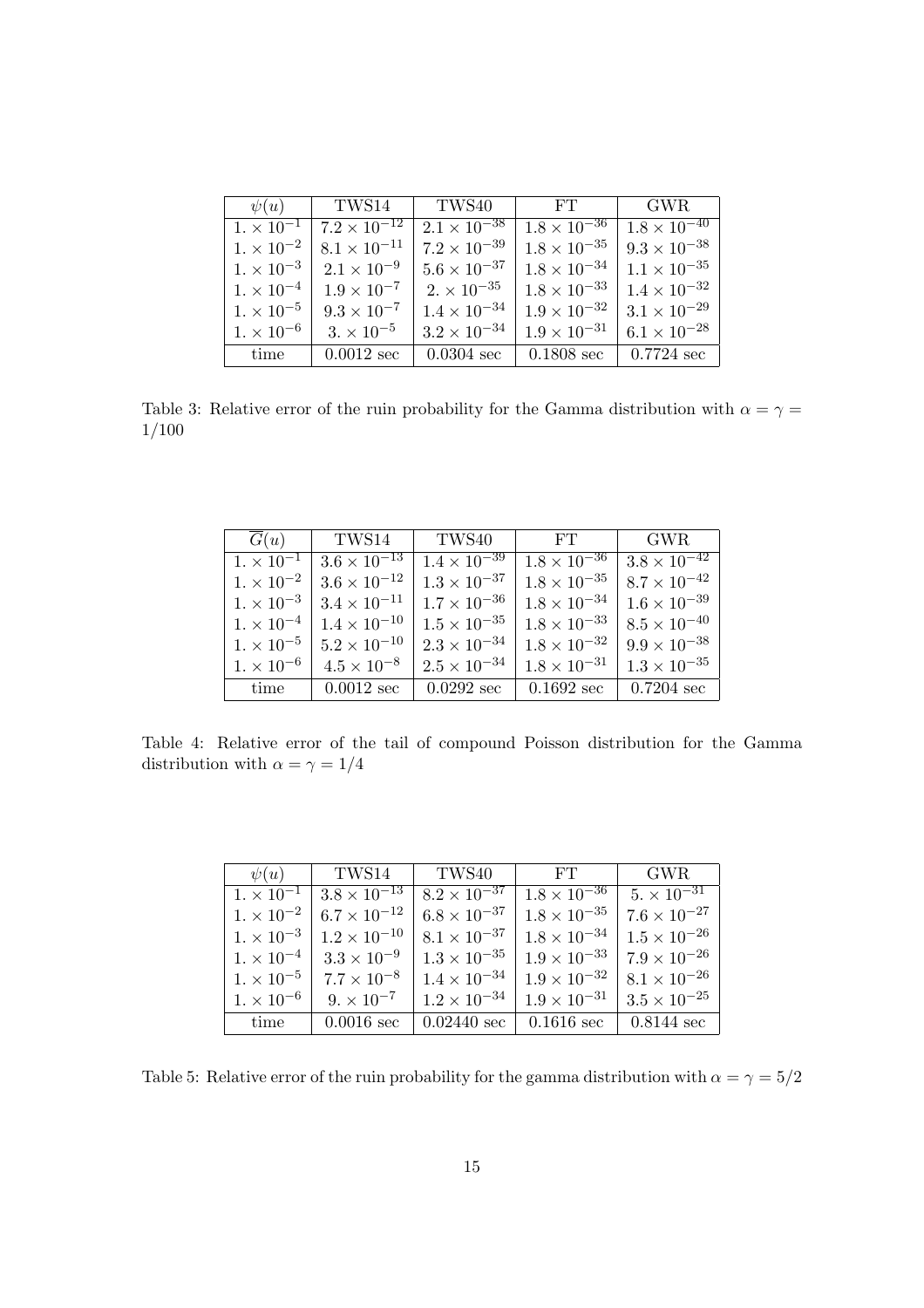| G(u)                | TWS14                            | TWS40                            | FT                               | GWR.                  |
|---------------------|----------------------------------|----------------------------------|----------------------------------|-----------------------|
| $1. \times 10^{-1}$ | $3.9 \times \overline{10^{-12}}$ | $1.1 \times \overline{10^{-34}}$ | $1.2 \times \overline{10^{-36}}$ | $9. \times 10^{-40}$  |
| $1. \times 10^{-2}$ | $3.5 \times 10^{-10}$            | $2.9 \times 10^{-32}$            | $1.2 \times 10^{-35}$            | $3.5 \times 10^{-38}$ |
| $1. \times 10^{-3}$ | $3.4 \times 10^{-9}$             | $9.4 \times 10^{-31}$            | $1.2 \times 10^{-34}$            | $2. \times 10^{-35}$  |
| $1. \times 10^{-4}$ | $3.2 \times 10^{-8}$             | $2.4 \times 10^{-29}$            | $1.2 \times 10^{-33}$            | $4.8 \times 10^{-34}$ |
| $1. \times 10^{-5}$ | $1.9 \times 10^{-7}$             | $3. \times 10^{-28}$             | $1.2 \times 10^{-32}$            | $4.4 \times 10^{-33}$ |
| $1. \times 10^{-6}$ | $2.4 \times 10^{-6}$             | $3. \times 10^{-27}$             | $1.2 \times 10^{-31}$            | $3.8 \times 10^{-29}$ |
| time                | $0.0016 \text{ sec}$             | $0.0324 \text{ sec}$             | $0.1756$ sec                     | $0.8276 \text{ sec}$  |

Table 6: Relative error of the tail of compound Poisson distribution for the gamma distribution with  $\alpha = \gamma = 5/2$ 

| $\psi(u)$           | TWS14                 | TWS40                 | FT                    | GWR.                  |
|---------------------|-----------------------|-----------------------|-----------------------|-----------------------|
| $1. \times 10^{-1}$ | $7 \times 10^{-13}$   | $2. \times 10^{-27}$  | $8.6 \times 10^{-32}$ | $2.9 \times 10^{-19}$ |
| $1. \times 10^{-2}$ | $1.1 \times 10^{-11}$ | $2.5 \times 10^{-31}$ | $1.9 \times 10^{-41}$ | $1.6 \times 10^{-23}$ |
| $1. \times 10^{-3}$ | $6.1 \times 10^{-10}$ | $1.9 \times 10^{-32}$ | $2. \times 10^{-40}$  | $1.6 \times 10^{-28}$ |
| $1. \times 10^{-4}$ | $1.4 \times 10^{-8}$  | $3.4 \times 10^{-34}$ | $2.2 \times 10^{-39}$ | $5.3 \times 10^{-28}$ |
| $1. \times 10^{-5}$ | $2. \times 10^{-6}$   | $4.2 \times 10^{-35}$ | $2.5 \times 10^{-38}$ | $3.4 \times 10^{-25}$ |
| $1. \times 10^{-6}$ | $9.6 \times 10^{-5}$  | $1.3 \times 10^{-33}$ | $2.2 \times 10^{-37}$ | $2.7 \times 10^{-24}$ |
| time                | $0.0032$ sec          | $0.1232$ sec          | $0.6256$ sec          | $0.7420 \text{ sec}$  |

Table 7: Relative error of the ruin probability for the Pareto distribution with  $\alpha = 3$ 

at least  $\hat{L}_{\psi}(s) \to 0$  for  $s \to \infty$  and  $\hat{L}_{\psi}(s)$  is meromorphic with infinitely many poles in  $\mathbb{D}$ , whose residuals go to zero exponentially fast as  $u \to \infty$ , cf. Albrecher & Kortschak [3]. Also, the limit at the negative real axis exists. Further one can show by carefully selecting the complex contour, that besides the problems of the poles of  $\hat{L}_{\psi}(s)$ , the TWS method can still be applied. As we see in Table 7 for the parameters  $\alpha = 3$ ,  $\lambda = 1$  and  $c = 5/3$ , the contribution of the poles of  $\hat{L}_{\psi}(s)$  can indeed be neglected.

The situation is substantially different for the compound Poisson distribution with Pareto claims. In this case  $\hat{L}_{\overline{G}}(s)$  is holomorphic in  $\mathbb{D}$ , but  $\lim_{|s|\to\infty}|\hat{L}_{\overline{G}}(s)|\neq 0$ . Hence one has to expect that the TWS and the FT method do not work well. Further we discovered that also the GWR method does not work as well here as in the other cases. In particular, we had to increase the working precision, which slowed down the evaluation. In Table 8, we used  $\alpha = 3.3$  and  $\lambda = 2$ . Here we used  $M = 16$  for the FT method (to save computation time), as in this case a higher value of M does need not necessarily improve the quality of the approximation, especially for small values of  $u$ . The same is true for the TWS method and parameter n.

### 4.5 Lognormal distribution

Finally, we consider a lognormal claim size distribution. As was shown in Thorin & Wikstad [11], in this case

$$
\overline{F}(x) = \int_0^\infty e^{-xt} f_\mu(x) \, \mathrm{d}x.
$$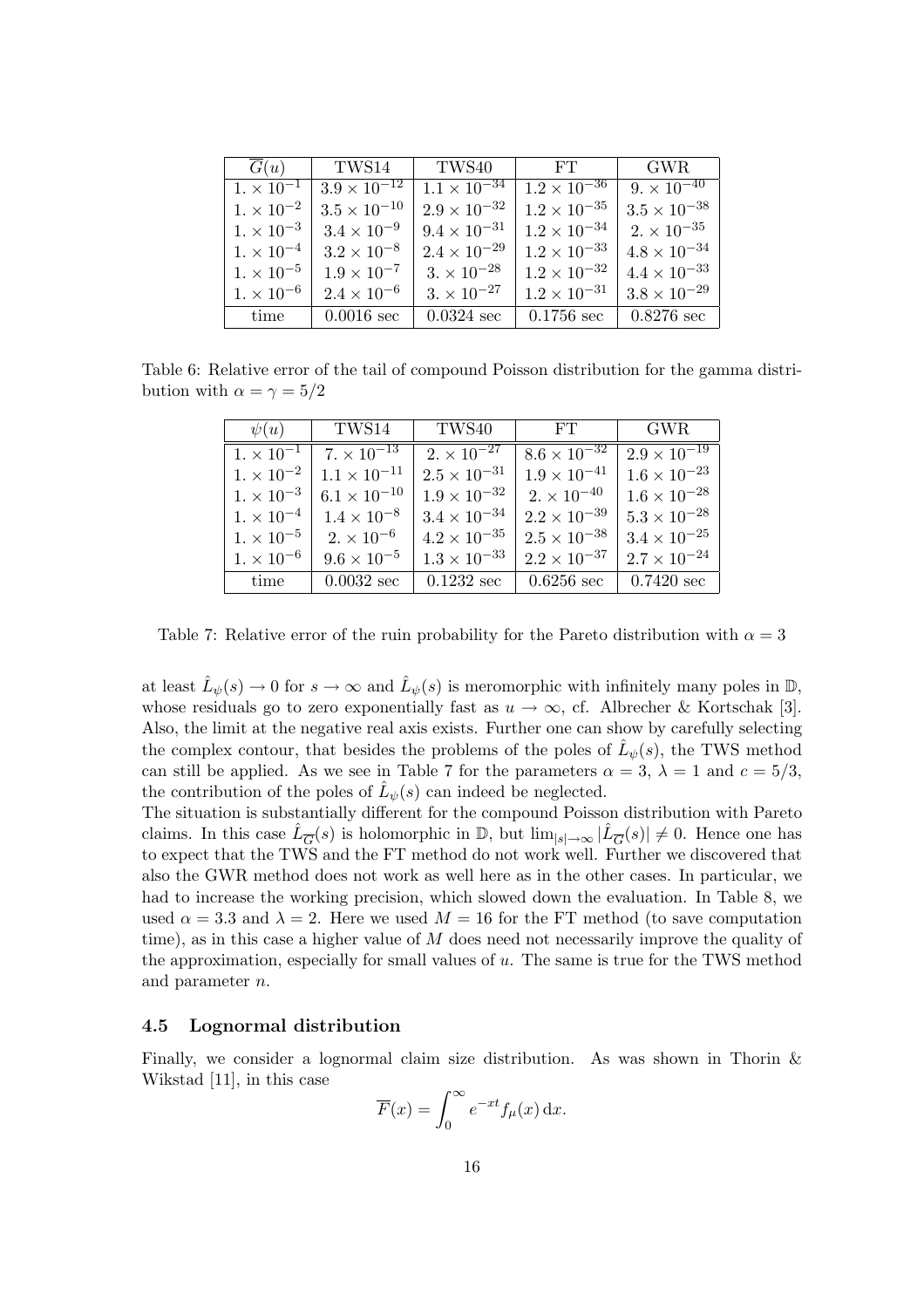| G(u)                | TWS14                | TWS40                 | FT                       | <b>GWR</b>                      |
|---------------------|----------------------|-----------------------|--------------------------|---------------------------------|
| $1. \times 10^{-1}$ | $1.6 \times 10^{-3}$ | $1.8 \times 10^{-5}$  | $4. \times 10^{2866892}$ | $8.8 \times \overline{10^{-5}}$ |
| $1. \times 10^{-2}$ | $9.3 \times 10^{-6}$ | $1.5 \times 10^1$     | $9.4 \times 10^{-6}$     | $4.4 \times 10^{-6}$            |
| $1. \times 10^{-3}$ | $7. \times 10^{-8}$  | $9.4 \times 10^{-10}$ | $8.7 \times 10^{-8}$     | $4.3 \times 10^{-7}$            |
| $1. \times 10^{-4}$ | $6.7 \times 10^{-8}$ | $6.1 \times 10^{-20}$ | $2.8 \times 10^{-9}$     | $6. \times 10^{-10}$            |
| $1. \times 10^{-5}$ | $3.2 \times 10^{-7}$ | $2.7 \times 10^{-23}$ | $6.3 \times 10^{-7}$     | $5.6 \times 10^{-14}$           |
| $1. \times 10^{-6}$ | $8. \times 10^{-7}$  | $5.9 \times 10^{-26}$ | $2. \times 10^{-5}$      | $9.1 \times 10^{-17}$           |
| time                | $0.0068$ sec         | $0.2724$ sec          | $0.1224$ sec             | $0.8829 \text{ sec}$            |

Table 8: Relative error of the tail of compound Poisson distribution with Pareto claims  $(\alpha = 3.3)$ 

| $u \backslash c$ | $1.05\,$  |           | 1.15                  |           | 1.25        | 1.3       |                      |
|------------------|-----------|-----------|-----------------------|-----------|-------------|-----------|----------------------|
| 100              | 0.550743  | 0.343954  | 0.235726              | 0.173086  | 0.133839    | 0.107647  | 0.0253454            |
| 1000             | 0.0419949 | 0.0109919 | $\mid 0.0057413 \mid$ | 0.0038406 | $0.0028796$ | 0.0023021 | -0.0006037           |
| 10000            | 0.0000812 | 0.0000376 | 0.0000244             | 0.0000181 | 0.0000144   | 0.0000119 | $3.5 \times 10^{-6}$ |

Table 9: Ruin probability for the lognormal distribution with  $\mu = -1.62$  and  $\sigma = 1.8$  and different  $c$ .

where  $f_{\mu}$  is a real-valued continuously differentiable function (but not positive, so the lognormal distribution is not completely monotone). In principle, one can apply the theory developed in Section 3 as well, but one can not ensure the absence of poles. Nevertheless, the main problem in this case is that the Laplace transform  $\hat{L}_f(s)$  is not known explicitly. In this case we only considered the TWS method with  $n = 14$ . To evaluate  $\hat{L}_f(s)$ , we used

$$
\hat{L}_f(s) = \int_{-\infty}^{\infty} \frac{1}{\sqrt{2\pi\sigma^2}} e^{-e^x} e^{-\frac{(x-\log(s)-\mu)^2}{2\sigma^2}} dx,
$$

and numerical evaluation of this integral. Since we need a high accuracy of  $\hat{L}_f(s)$ , this slows down the procedure significantly. We use the example of [11], with  $\mu = -1.62$ ,  $\sigma = 1.8$  and  $\lambda = 1$  and in Table 9 it is shown that the results of [11] are replicated by the TWS method. Table 9 shows that indeed in absence of an explicit formula for the Laplace transform, the computation time is much slower than in the previous cases. The TWS method also works quite well in this case and is, at a much lower computational cost, already satisfactorily accurate.

# 5 Conclusion

Quick numerical evaluations of ruin probabilities and tails of aggregate claims are a challenge in the presence of heavy tails. In this paper we showed that a quadrature method proposed by Trefethen et al. [12] is well-suited for the evaluation of the integrals that appear in the inverse Laplace transform of these quantities. For arbitrary quantities who can be expressed as the Laplace transform of a signed measure  $\mu$ , we gave a theoretical justification of this approach by establishing useful error bounds. A special case for which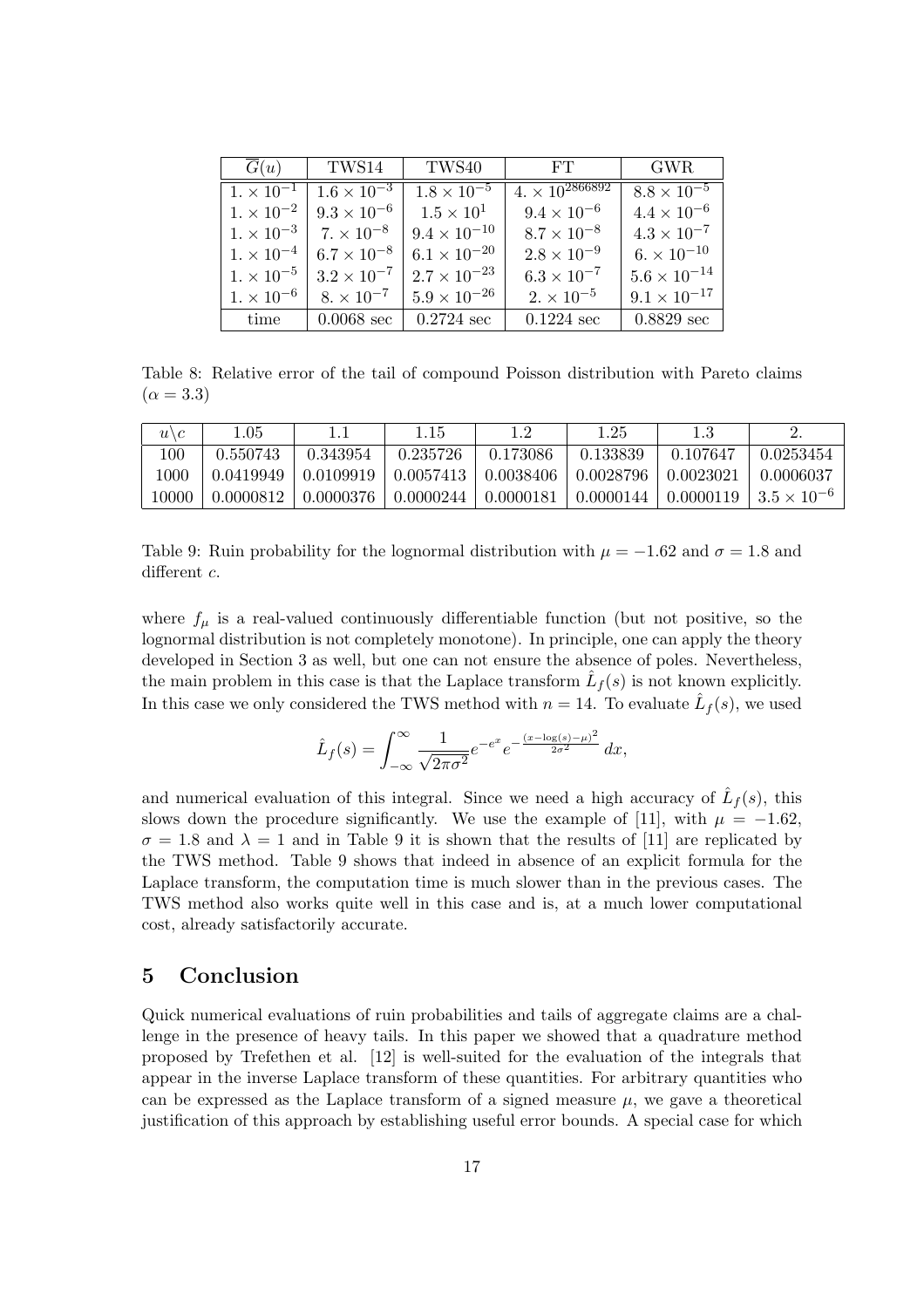| $\psi(u)$           | TWS14                 | TWS40                 | FT                    | GWR.                  |
|---------------------|-----------------------|-----------------------|-----------------------|-----------------------|
| $1. \times 10^{-1}$ | $5.7 \times 10^{-13}$ | $1 \times 10^{-38}$   | $1.7 \times 10^{-36}$ | $5.8 \times 10^{-37}$ |
| $1. \times 10^{-2}$ | $2.6 \times 10^{-13}$ | $1. \times 10^{-37}$  | $1.7 \times 10^{-35}$ | $1.2 \times 10^{-28}$ |
| $1. \times 10^{-3}$ | $7.3 \times 10^{-12}$ | $1.1 \times 10^{-36}$ | $1.7 \times 10^{-34}$ | $5.4 \times 10^{-29}$ |
| $1. \times 10^{-4}$ | $1.3 \times 10^{-9}$  | $1.1 \times 10^{-35}$ | $1.5 \times 10^{-33}$ | $5.4 \times 10^{-25}$ |
| $1. \times 10^{-5}$ | $1.2 \times 10^{-8}$  | $1.1 \times 10^{-34}$ | $1.1 \times 10^{-32}$ | $3.3 \times 10^{-23}$ |
| $1. \times 10^{-6}$ | $4.8 \times 10^{-8}$  | $1.1 \times 10^{-33}$ | $6.6 \times 10^{-32}$ | $3.6 \times 10^{-27}$ |
| time                | 7 sec                 | $135 \text{ sec}$     | $406 \text{ sec}$     | $259 \text{ sec}$     |

Table 10: Relative error of the ruin probability for the Lognormal distribution with  $c = 1.2$ 

this situation applies is the calculation of ruin probabilities and tails of compound Poisson aggregate claim tails for completely monotone claim distributions. For general claim size distributions, such bounds are not available, but if an explicit formula for the Laplace transform is available, this method can still work, as some of our numerical illustrations indicate.

# References

- [1] J. Abate, P. P. Valkó, Multi-precision Laplace transform inversion, *International* Journal for Numerical Methods in Engineering 60, No.5 (2004) 979–993.
- [2] M. Abramowitz, I. A. Stegun, Handbook of mathematical functions with formulas, graphs, and mathematical tables, Volume 55 of National Bureau of Standards Applied Mathematics Series, Washington, D.C., 1964.
- [3] H. Albrecher, D. Kortschak, On ruin probability and aggregate claim representations for Pareto claim size distributions, Insurance Math. Econom. 45, No.3 (2009) 362–373.
- [4] S. Asmussen, Ruin probabilities, World Scientific, River Edge, NJ, 2000.
- [5] G. Doetsch, Handbuch der Laplace-Transformation. Band I: Theorie der Laplace-Transformation, Birkhäuser Verlag, Basel, 1971.
- [6] J. Grandell, C.-O. Segerdahl, A comparison of some approximations of ruin probabilities, Skand. AktuarTidskr. (1971) 144–158.
- [7] C. M. Ramsay, A solution to the ruin problem for Pareto distributions, Insurance Math. Econom. 33, No.1 (2003) 109–116.
- [8] C. M. Ramsay, The distribution of compound sums of Pareto distributed losses, Scand. Act. J. (2009) 27–37.
- [9] T. Rolski, H. Schmidli, V. Schmidt, J. Teugels, Stochastic processes for insurance and finance, John Wiley & Sons Ltd., Chichester, 1999.
- [10] O. Thorin, The ruin problem in case the tail of a distribution is completely monotone, Skand. AktuarTidskr. (1973) 100–119.